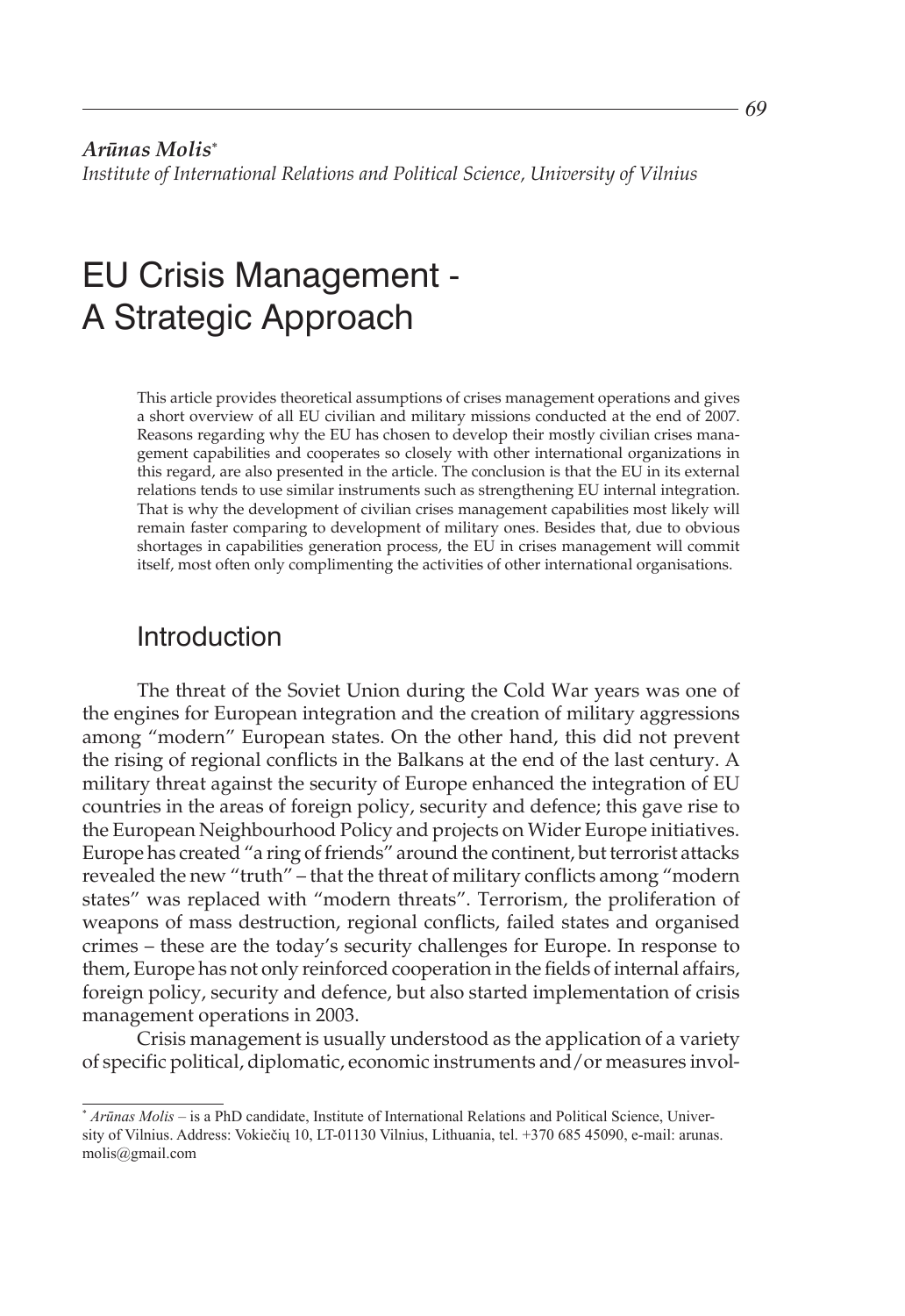ving the employment of force in response to peace-threatening situations. Crisis management operations are aimed at the minimisation of tension, prevention of conflict escalation and contribution to such conditions that would enable the peaceful settlement of existing or pending conflicts. On a theoretical level, the systematic research in crisis management (or peace) operations sped up in 1999, when the number and effectiveness of the operations considerably increased. Writings publicised on these issues since that time may be categorised into five groups:

- Peace operations in international relations theory (Bellamy 2004, Aksu 2003);
- Case studies, including empirical studies on the effectiveness of peacekeeping (Surkhe 2001, Dobbins 2005);
- Peacekeeping and peace-building functions (Stedman 2002, Paris 2004);
- National and regional approaches to peacekeeping (Fleitz 2002, Gray 2004);
- Peace operations capacity, doctrine and reform (Durch 2003, Hansen 2002).

In this article, the theoretical premises of Bellamy, Aksu and Paris serve as the basis for explaining the motives of recently intensified EU activities in the crises management field. However, the aim of this article is more "inaugural" – to present and to analyze the most important tendencies of EU crises management activities. Therefore, referring to the primary sources (such as official information of EU Military Staff) the attention first of all is focused on a description of the last EU crises management operations, but not on their theoretical reasoning. Nevertheless, the classification of EU crises management capabilities, as well as the assessment of the EU capabilities to conduct autonomous operations, creates added value and stimulates further research in this field.

# 1. Theoretical Assessment of EU Crisis Management Initiatives

According to Bellamy and Pugh, authors of research into crisis management operations in international relations theory, in regards to their strategy for thinking about peacekeeping, is to divide the field into 'problem-solving' and 'critical' approaches. The 'problem-solving' paradigm accepts that the world order has serious weaknesses, which may at least to a certain extent, be settled conducting peacekeeping operations. In this respect, crisis management operations are understood as efforts taken in order to minimise strain, prevent escalation of conflicts and contribute to such conditions that would enable peaceful settlement of existing or pending conflicts<sup>1</sup>. According to Bellamy, to reach these goals military force may be used, especially if ordinary

<sup>&</sup>lt;sup>1</sup> Gourlay C., "Partners Apart: Enhancing Cooperation between Civil Society and EU Civilian Crisis Management in the Framework of ESDP", 2006. http://www.cmi.fi/files/partners\_apart.pdf , 12 09 2007.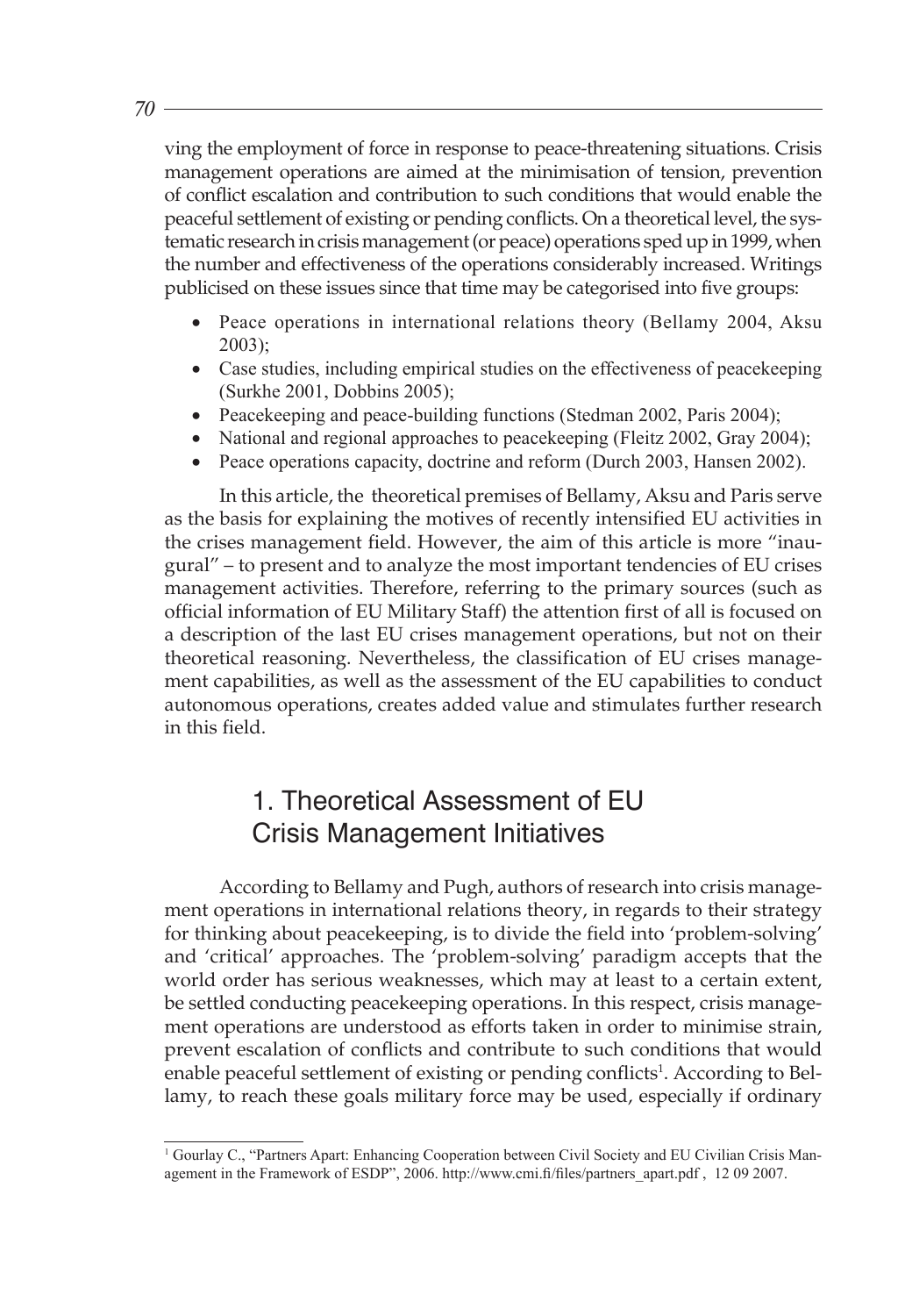instruments of a Westphalian system are incapable to re-establish peace and security in war-torn regions. It is important to mention that according to the 'problem-solving' approach towards peace operations, crises management capabilities may be employed to rebuild liberal-democratic values even without the consent of the host state.

'Critical' theory, on the other hand, advocates a more sceptic approach to crisis management: it attempts to challenge the prevailing world order by analysing the interests it serves for and, ultimately, offers to transform it in a manner that better serves those who are "disadvantaged". Theorists who support this approach see crisis management operations not only in the light of their usefulness in the settlement of particular problems of one or several states: evaluation is given to regional or global importance of the operations as well as conformity of the operations to the requirements of transparency, democracy and accountability. In this context Roland Paris draws a conclusion that other long-term trusteeship strategies may in fact be much more effective than peacekeeping operations.

Statements of Javier Solana, EU High Representative for the Common Foreign Policy, show that the EU tries to combine both 'problem-solving' and 'critical' approaches to the peacekeeping, pace building and long-term ensuring thereof. According to Solana, "the EU implements crisis management operations in response to the UN's call, are taking into consideration the interests of the Member States and the needs of countries exposed to crises. The EU is persistently responding to the changing security situation – even in such cases when doctrines and structures are not yet fully adequate for the achievement of new tasks"2 . In other words, missions are started if concrete security related problems should be solved – be it consolidation of rule of law or safeguarding basic human rights. However, this does not mean, that the EU by implementing similar goals always prefers crisis management operations. On the contrary, crises prevention mechanisms, such as EU Special representative institution, neighbourhood policy, membership negotiations, etc. are maybe even more important for the EU security policy. On the other hand, EU 'capacity building' or 'monitoring' operations related to strengthening of mutual trust, establishment of democratic institutions, etc. could also be treated as preventive activity in the field of crises management.

Diplomatic instruments of the EU's external policy are not enlarged in this article. However reasons of intensified EU activities in the field of external relations are worth discussing in more detail. According to Hedley Bull, the development of EU crisis management capabilities is inevitable in view of the vulnerability of Western Europe: at the end of the Cold War, there supposedly were no other possibilities to stop the expansion of the Soviet Union by any

<sup>&</sup>lt;sup>2</sup> Solana J., "Speech by Javier Solana, EU High Representative for the Common Foreign and Security Policy. Graduation Ceremony ESDC High Level Training Course, Stockholm, 17 March 2006". http://ue.eu. int/ueDocs/cms\_Data/docs/pressdata/EN/discours/88870.pdf, 17 10 2007.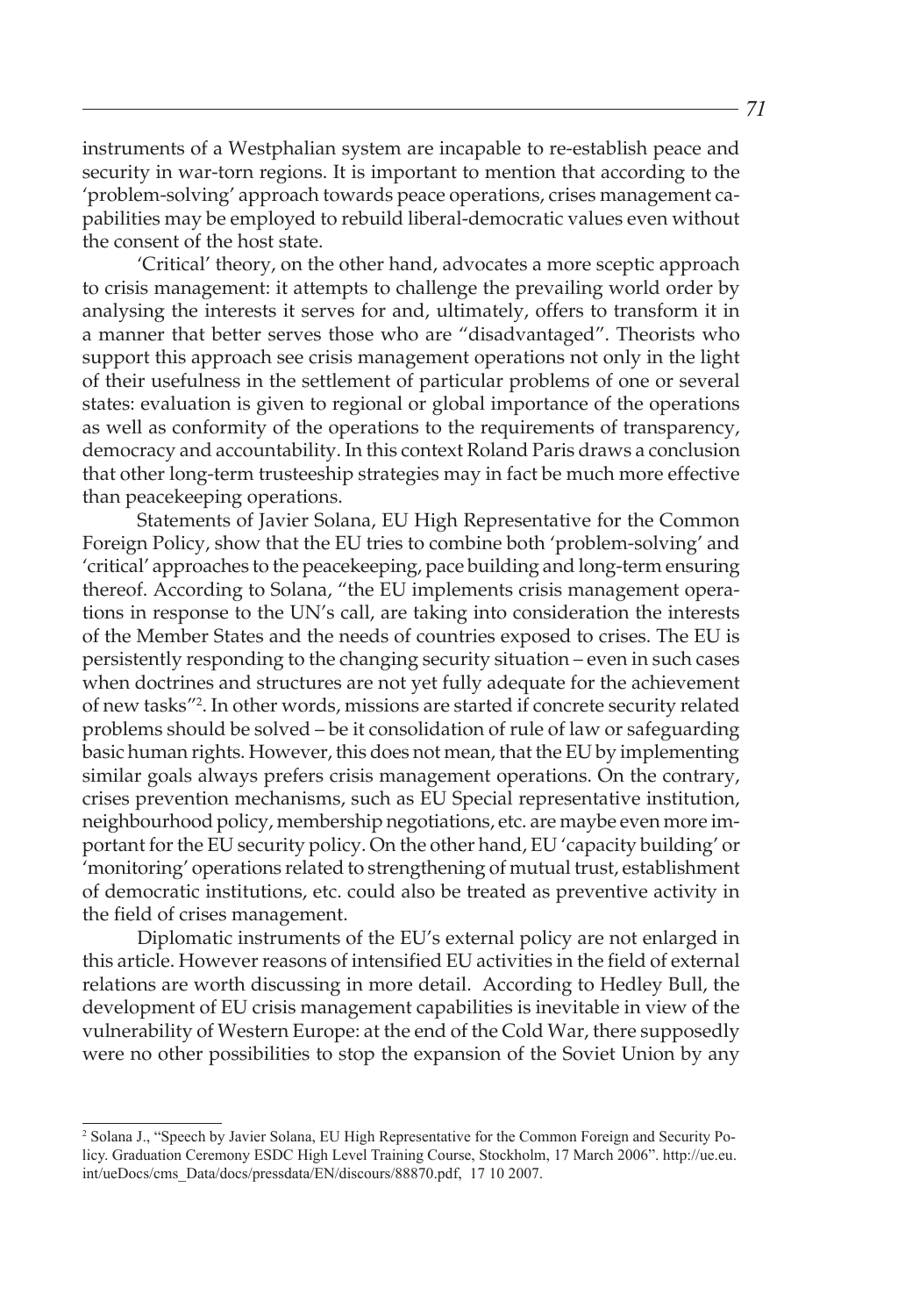other means but developing the crisis management capabilities<sup>3</sup>. Arguments relating to the expansion of democracy, stability and the security zone within and outside Europe are currently prevailing in explanations of EU involvement in the performance of tasks that in fact are attributed to military alliances. On the other hand, threats to security of European countries due to regional conflicts, failing states or proliferation of nuclear weapons in Europe or its neighbouring countries (North Africa, Asian countries) have been relevant for more than several decades. Neither national states, nor acting supranational organisations managed and/or manage to neutralise them, but the EU (or its member states) was not so actively involved in crisis management operations. Therefore, such engagement of the European Union may be explained based not only on liberals' reasoning, but on the arguments of realists as well, i.e., highlighting not the standards of values, but the interests of the EU (or the biggest Member States). In other words, the EU's striving to activate its role in the field of crisis management may be regarded not only as "preventive self-defence", but also as efforts of the biggest Member States to reinforce the status of the EU and their own status as that of "global actors". One more popular form of reasoning in relation to the more active engagement relates to the reinforcement of inner integration within the EU: ESDP is often referenced as the key instrument likely to lead the EU out of crisis $4$ .

# 2. Classification of EU Crisis Management Operations

The EU's responsibility in regard to crisis management is defined by ESDP activity trends defined in Article 17 of the Treaty on the European Union ("Petersberg Tasks") and by the European Security Strategy (ESS). The "Petersberg tasks" provides for EU engagement in peace-keeping tasks, humanitarian and rescue tasks. The European Security Strategy expands the mentioned activities of the European security policy and adds there to joint disarmament operations, the support for third countries in combating terrorism and security sector reform<sup>5</sup>. In November 2006, the EU Council Secretariat published 'Development of European Military Capabilities: The Force Catalogue 2006'6 portraying five *illustrative scenarios* to facilitate the use of EU civil and military capabilities: (1) separation of parties by force, (2) stabilisation, reconstruction and military advice to third countries, (3) conflict prevention, (4) evacuation operations, and (5) assistance

<sup>&</sup>lt;sup>3</sup> Bull H., "Civilian power Europe: a contradiction in terms?", *Journal of common Market studies* 1 (2) 1982-1983 p. 149.

Hettne B., Soderbaum F., "Civilian power or soft imperialism? The EU as a global actor and the role of interregionalism". *European foreign affairs review* 10 (4) 2005. p. 538

Lindstrom G., "Enter the Battle Groups." *Chaillot Papers* 97, 2007, http://www.iss-eu.org/chaillot/ chai97.pdf, 10 11 2007.

Document drafted considering the force requirement approved in "Headline Goal 2010" in 2004.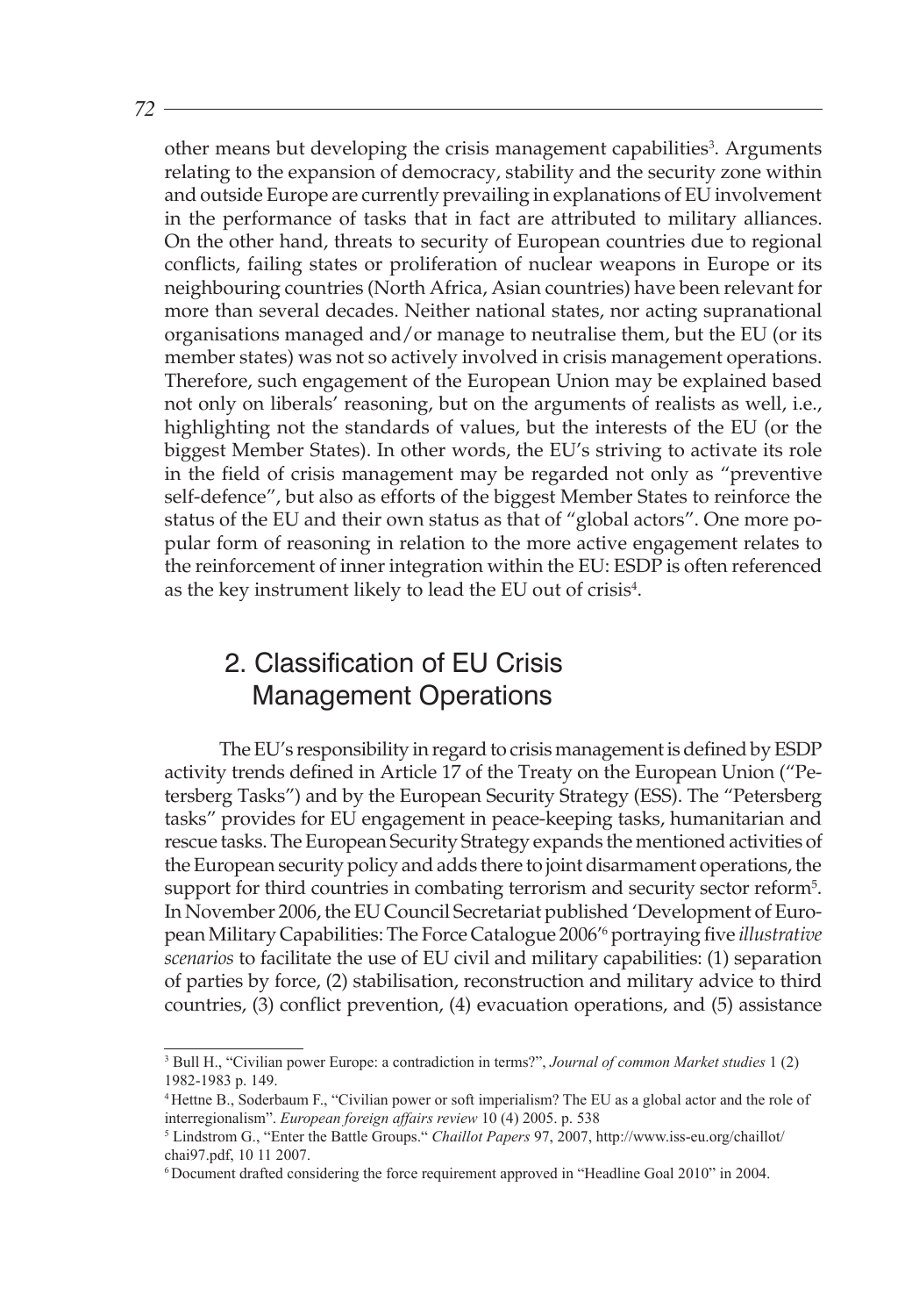to humanitarian operations<sup>7</sup>. This document concluded to describe the scope, where EU military and/or civil instruments may be applied.

During the period of 2006 – 2007 around 10,000 EU military and civil officers took part in EU operations. The operations were implemented in Europe, Africa and Asia; they were long-term and short-term, military and civil ones. Civilian crises management operations are divided into capacity building, rule of law and monitoring operations $^{\rm 8}$ . In most cases the EU implements Capacity Building crisis management operations, i.e., assists local authorities in the training of police officers. In 2004-2005, the EU implemented a Rule of Law mission (*EUJUST Themis*) in Georgia to assist in the penal system's reform in Georgia. In 2007 the EU started a similar mission in Afghanistan, assisting in the creation of the local police force. The key goal of EU monitoring missions is to monitor the implementation international agreements, control the activities of border-crossing posts. It is worth to mention, that the launching of civilian crisis management operations does not require the approval of the UN Security Council, as these operations do not involve military force (except self-defence). In addition, such missions are usually launched at a request of the host countries themselves.

Military EU operations may be divided into "low-intensity" (implemented absolutely autonomously by the EU) and "high-intensity" operations, which require logistic and military support from the NATO. The EU has completed or has been implementing 5 military operations so far – two in the Balkans (Bosnia & Herzegovina and Macedonia) and three in Africa (two in Congo and one in Sudan). The planning process of one more massive operation (in Chad and Central African Republic – CAR) was started at the end of 2007. The EU-led missions in the Balkans involved the support from the NATO, while lower-intensity operations in Africa were implemented by the EU autonomously. *Table 1* illustrates the characteristics of all EU-led operations carried out in 2006-20079 .

<sup>&</sup>quot;Development of European Military Capabilities: The Force Catalogue 2006." http://consilium.europa. eu/uedocs/cmsUpload/MilitaryCapabilitiesFC06backgroundNov06\_en.pdf , 12 09 2007

<sup>&</sup>quot;EU Missions and operations". *IMPETUS. Bulletin of the EU Military Staff*. Spring/Summer 2006. p. 8-11.

The mission in the Former Yugoslav Republic of Macedonia (*CONCORDIA)* and the mission in the Democratic Republic of Congo (*ARTEMIS)* were launched and completed in 2003 therefore they are not in the table.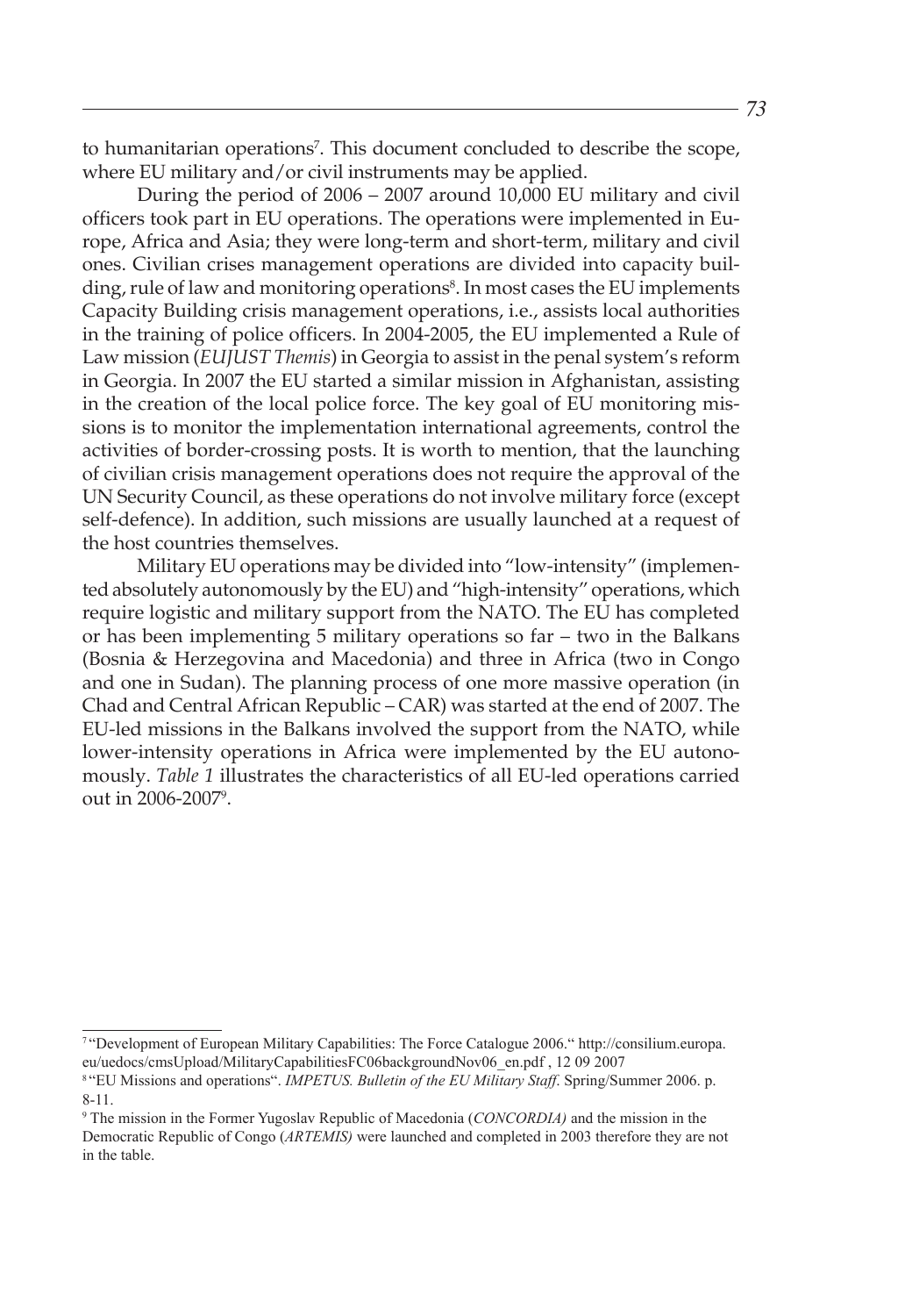<sup>&</sup>lt;sup>10</sup> Source: "Decision making. Mission building. Strategic Planning". *IMPETUS. Bulletin of the EU Military.* Staff. Autumn/Winter 2007. p. 10-12. 10 Source: "Decision making. Mission building. Strategic Planning". *IMPETUS. Bulletin of the EU Military Staff*. Autumn/Winter 2007. p. 10-12.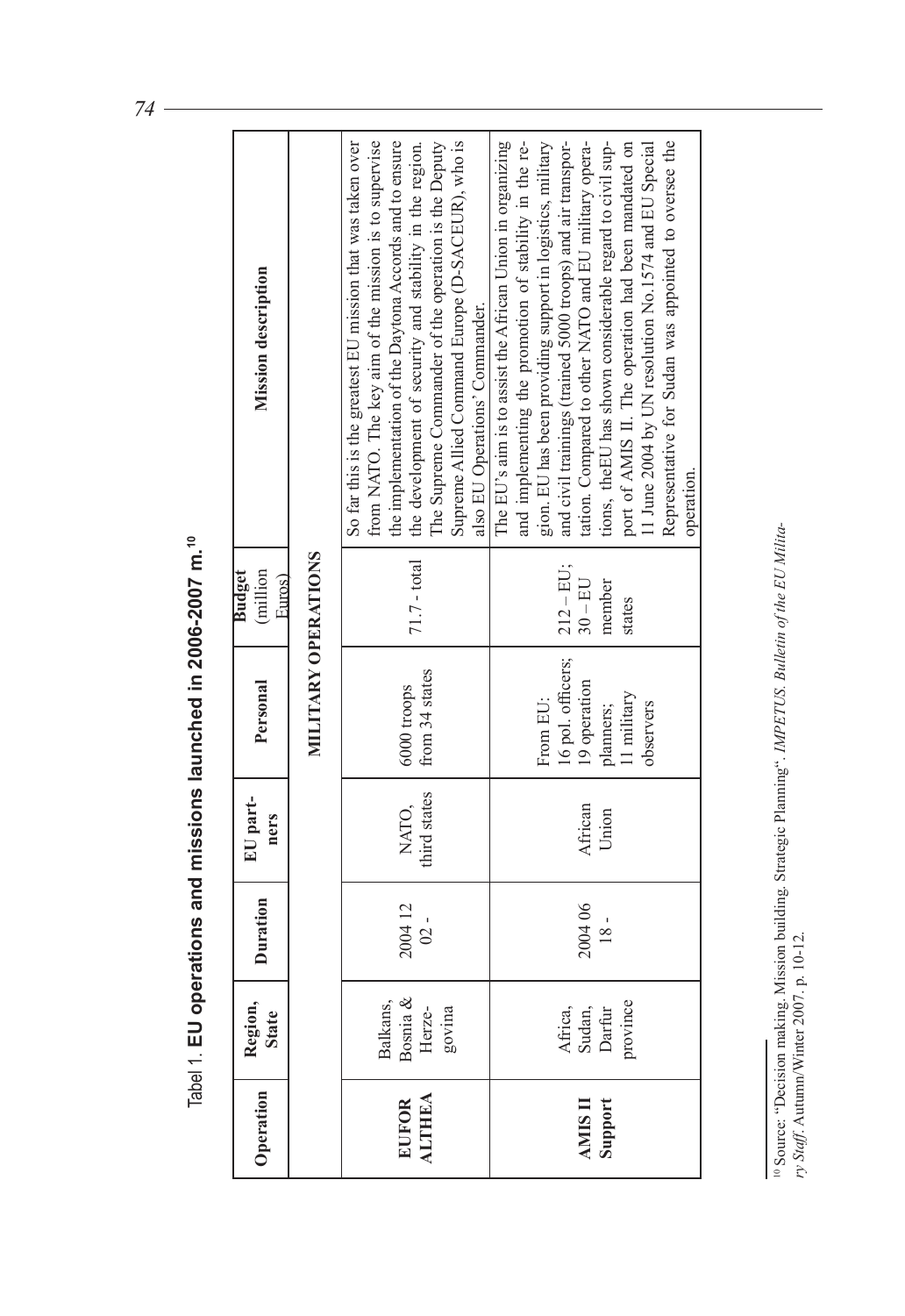| DR Congo<br>EUFOR      | DR Congo<br>Africa,                        | 2006 11 30<br>200607<br>$-0.5$ | $\overline{\mathsf{S}}$ | 1000 troops<br>from EU                 | 16.7              | The EU's aim was to help UN during the elections in<br>stabilizing the region and to capacitate the holding of free<br>Congo: to provide support to UN Monuc operation in<br>tary unit from Gabon. EU launched this operation (head-<br>The EU had dislocated around 1,000 troops and declared<br>the preparedness to transfer another battalion-sized mili-<br>quarters in Potsdam) on 27 April 2006 under the UN SC<br>elections. The key areas of responsibility for the EU was:<br>ensuring the security of civilians and Kinshasa airport.<br>resolution No.1671. |
|------------------------|--------------------------------------------|--------------------------------|-------------------------|----------------------------------------|-------------------|------------------------------------------------------------------------------------------------------------------------------------------------------------------------------------------------------------------------------------------------------------------------------------------------------------------------------------------------------------------------------------------------------------------------------------------------------------------------------------------------------------------------------------------------------------------------|
|                        |                                            |                                |                         | <b>CIVIL OPERATIONS</b>                |                   |                                                                                                                                                                                                                                                                                                                                                                                                                                                                                                                                                                        |
|                        |                                            |                                |                         | Capacity building operations           |                   |                                                                                                                                                                                                                                                                                                                                                                                                                                                                                                                                                                        |
| EUPOL-<br><b>COPPS</b> | Near East,<br>Palestinian<br>Territories   | $200601 -$                     |                         | 11 officers<br>from EU                 | $6.1$ per<br>year | ganizing modern and effective police forces, capable of<br>ensuring domestic security and contributing to the re-<br>vival of the Palestinian economy. The operation has been<br>advised local law enforcement in criminal judiciary. The<br>The EU aim: to assist the local law enforcement in or-<br>officers coordinated the supply of international relief and<br>operation is directed by the Operation Commander and<br>EU Special Representative for the Middle East Peace<br>planned for an initial duration of 3 years. Non-armed EU<br>Process (MEPP).       |
| <b>EUPM</b>            | Bosnia and<br>Balkans,<br>Herze-<br>govina | 2003 01<br>$\overline{0}$ .    | Third states            | from 32 coun-<br>200 officers<br>tries | $12 - total$      | reform and modernization of police forces and to provide<br>The aims of this first EU civil mission: to support the<br>assistance in the fight against organized crime and cor-<br>ruption, raising the effectiveness of practice and strength-<br>ening financial accountability. The operation is directed<br>by Head of Mission and EU Special Representative for<br>Bosnia and Herzegovina.                                                                                                                                                                        |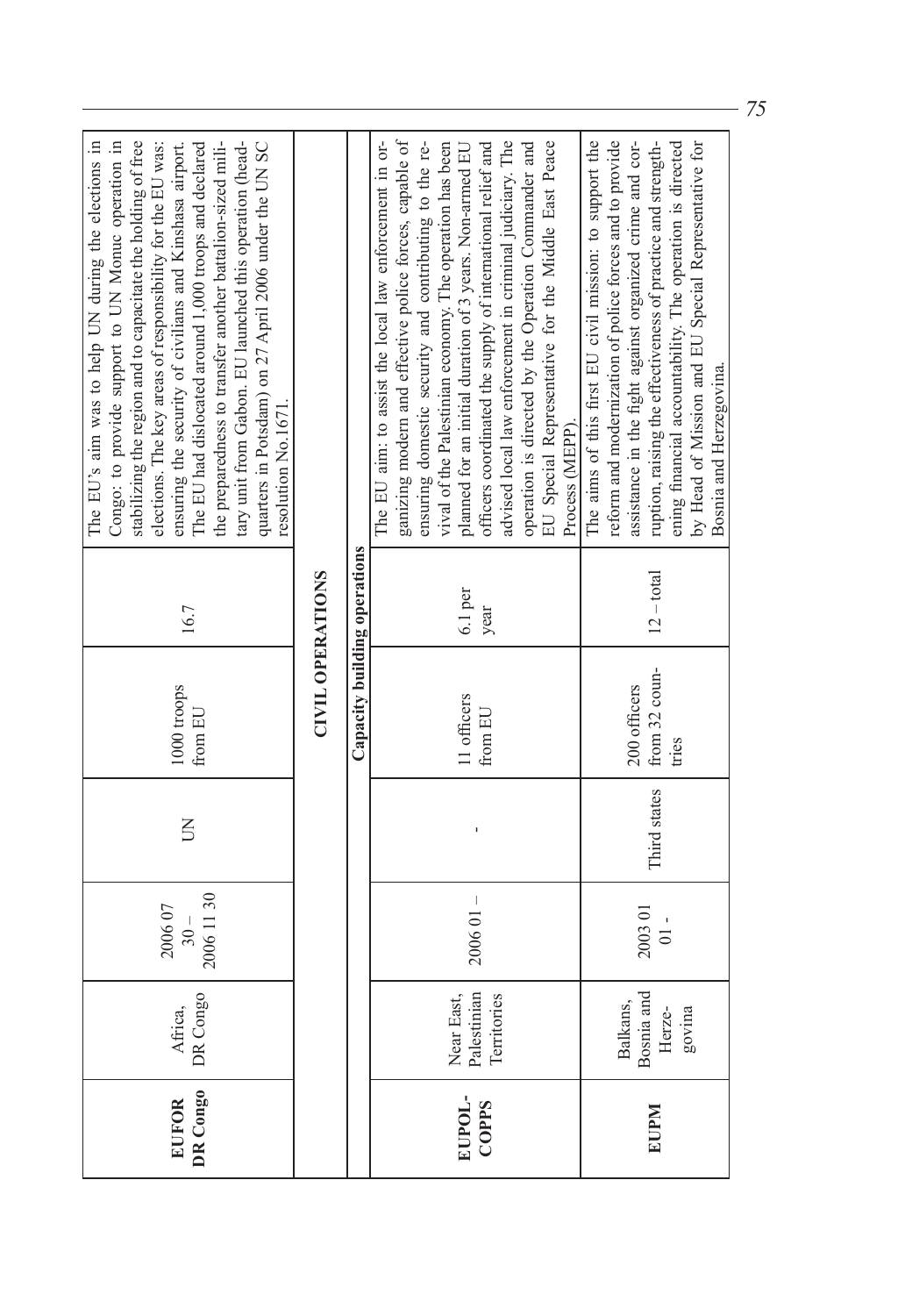|                   |                                             |                  |                |                    |               | The EUPAT mission was launched after the completion          |
|-------------------|---------------------------------------------|------------------|----------------|--------------------|---------------|--------------------------------------------------------------|
|                   |                                             |                  |                |                    |               | of CONCORDIA mission and the successive PROXIMA              |
|                   |                                             | 200512           |                | 120 pol. of-       |               | mission. The aim of EUPAT was to develop an efficient        |
| EUPAT             | Balkans,<br>FYROM                           | 200606<br>$15 -$ | Third states   | ficers             | $1.5 - total$ | and professional police service in FYROM based on Eu-        |
|                   |                                             | 15               |                | 30 civil           |               | ropean standards of policing. In June, 2006 EUPAT mis-       |
|                   |                                             |                  |                |                    |               | sion was substituted with EU Cards program, which sup-       |
|                   |                                             |                  |                |                    |               | ports the FYROM police financially.                          |
|                   |                                             |                  |                |                    |               | The EU executed its first civil mission in Africa in coordi- |
|                   |                                             |                  |                |                    |               | nation with the UN Monuc operation. The key objectives       |
|                   |                                             | 2005 01          |                | 25 pol. officers   |               | of this mission: the establishment of international police   |
| EUPOL<br>Kinshasa | Africa,<br>DR<br>Congo,<br>Kinshasa<br>city | $-10$            |                | $5 \text{ civ}$ .  | $8 - total$   | standards in DR Congo, the consolidation and democrati-      |
|                   |                                             | 200706           | $\overline{5}$ | $+29$ pol. 2006    |               | zation of domestic security system. The experience in the    |
|                   |                                             | $\approx$        |                | 07-2006 11         |               | Balkans was adapted to this mission. The operation was       |
|                   |                                             |                  |                |                    |               | directed by Superintendent and EU Special Envoy for the      |
|                   |                                             |                  |                |                    |               | African Great Lakes Region.                                  |
|                   |                                             |                  |                |                    |               | Mission aim: to assist DR Congo in the security sector       |
|                   |                                             |                  |                |                    |               | reform. EU managed to integrate former soldiers into         |
|                   |                                             |                  |                |                    |               | the army of DR Congo by promoting international hu-          |
|                   |                                             | 200505           |                | 8-35 military $\&$ |               | manitarian law, democracy standards and the principals       |
| EUSEC<br>Congo    | Africa,<br>DR Congo                         | $-80$            |                |                    | $6 -$ so far  | for effective public governance. By cooperating with the     |
|                   |                                             |                  |                | civil experts      |               | in-between government of DR Congo, the EU has been           |
|                   |                                             |                  |                |                    |               | reaching towards the security of inhabitants, national rec-  |
|                   |                                             |                  |                |                    |               | onciliation and regional stability. The mission was ini-     |
|                   |                                             |                  |                |                    |               | tially planned for the duration of 2 years.                  |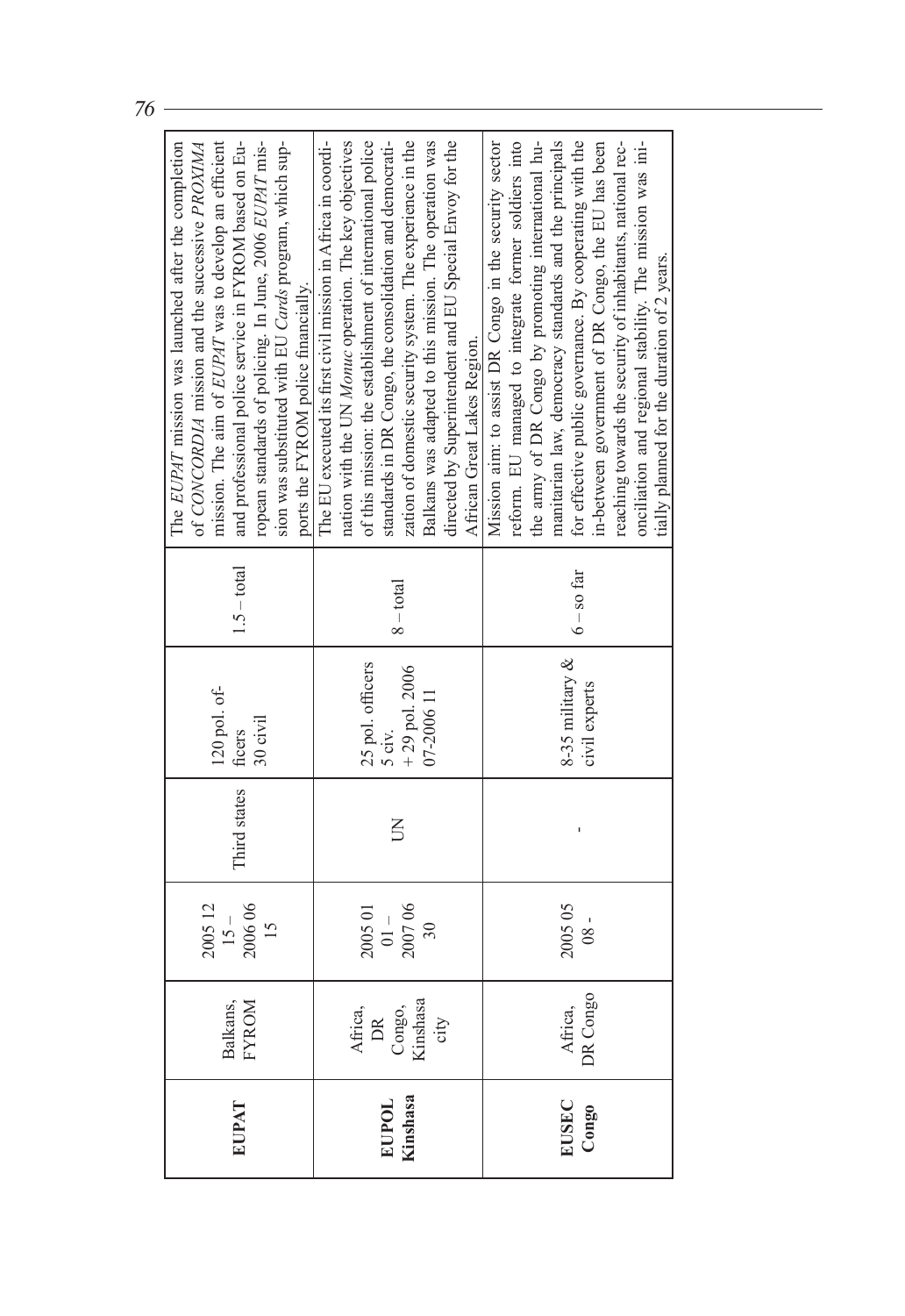|            |                                                        |                                                |                                  | Monitoring operations                                                               |                                        |                                                                                                                                                                                                                                                                                                                                                                                                                                                                                                                                                                                                                                                                                                                                                                           |
|------------|--------------------------------------------------------|------------------------------------------------|----------------------------------|-------------------------------------------------------------------------------------|----------------------------------------|---------------------------------------------------------------------------------------------------------------------------------------------------------------------------------------------------------------------------------------------------------------------------------------------------------------------------------------------------------------------------------------------------------------------------------------------------------------------------------------------------------------------------------------------------------------------------------------------------------------------------------------------------------------------------------------------------------------------------------------------------------------------------|
| <b>AMM</b> | Southeast<br>Asia,<br>Indone-<br>sia, Aceh<br>province | 200509<br>200605<br>$15 -$<br>$\frac{15}{2}$   | Switzerland<br>ASEAN,<br>Norway, | (36 of them<br>non-armed<br>from $EU$<br>observers<br>$226 - 85$                    | $10.8 - EU$<br>$6$ – partic.<br>states | peace treaty. Although this mission is considered a moni-<br>that EU's military and civil cooperation can be quite ef-<br>movement (GAM) and the army of Indonesia signed a<br>pects as well, including military. The mission revealed<br>fective in a crisis management operation, even when it is<br>organizations in the field of crisis management (EU and<br>ASEAN officers worked side by side in all structural<br>The mission was launched a month after the Aceh rebel<br>toring mission, it involved other crisis management as-<br>that EU is capable of cooperating with other international<br>outside of EU borders. Additionally, it proved once again,<br>chains of the mission).                                                                         |
| EU BAM     | Eastern<br>Europe,<br>Moldova-<br>Ukraine<br>border    | 200512<br>200712<br>$-1$<br>$\overline{\circ}$ | Recipient<br><b>States</b>       | border officers<br>+74 local of-<br>175 customs,<br>police and<br>from EU<br>ficers | $-$ total<br>20.2                      | Mission aim: to improve the abilities and capabilities of<br>Moldavian and Ukrainian officers' in customs control and<br>border surveillance, to suppress illegal migration, etc. The<br>the Padnestre conflict. The legal status of the mission was<br>the EC. Under the guidance of the EU Commission the<br>mission is directed by Head of Mission and the EU Spe-<br>ties with the first EU pillar, it relates to the second pillar<br>ties to CFSP (Head of Mission is a member of EU SR for<br>long-term objective is to establish the setting for solving<br>set in the memorandum signed by Ukraine, Moldova and<br>cial Representative for Moldova. This mission has closer<br>only through its "EU mission" status and its structural<br>Moldova headquarters). |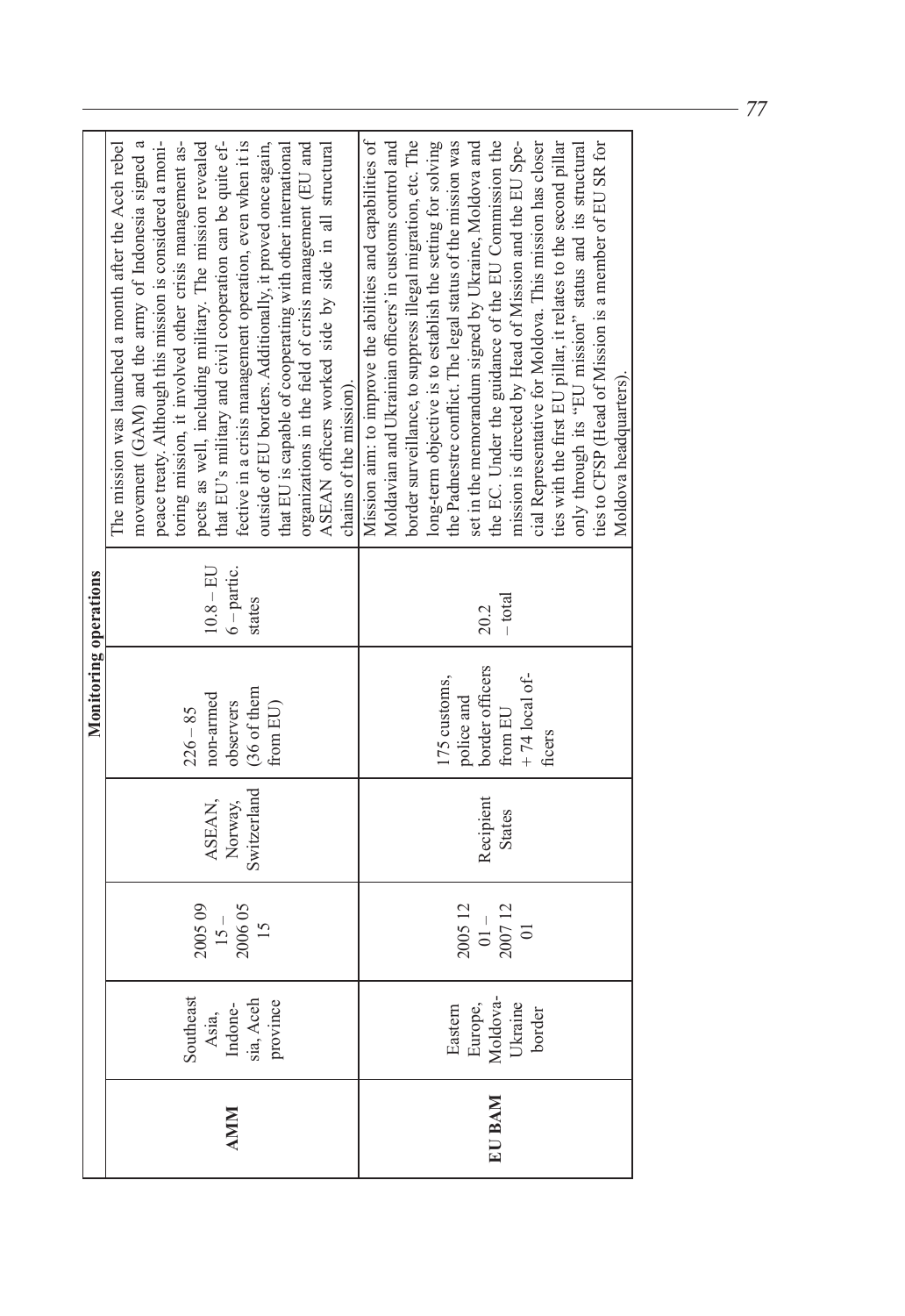|                   | Middle                                 |                   |          |                        |                | The aim of this first EU mission in the Middle East was<br>to capacitate the Palestinian government with the respon-  |
|-------------------|----------------------------------------|-------------------|----------|------------------------|----------------|-----------------------------------------------------------------------------------------------------------------------|
| EU BAM<br>Rafah   | East,<br>Palestine-<br>Egypt<br>border | 2005 11<br>$30 -$ | ı        | 70 officers<br>from EU | $11.5 - total$ | sibility to maintain public order. That was achieved by<br>assisting the monitoring of movement through the Rafah     |
|                   |                                        | 2006 11 30        |          |                        |                | crossing point and training Palestinian officers. The mis-<br>sion was directed by Head of Mission and the EU Special |
|                   |                                        |                   |          |                        |                | Representative for the Middle East Peace Process.                                                                     |
|                   |                                        |                   |          | Rule of law operations |                |                                                                                                                       |
|                   |                                        |                   |          |                        |                | Mission aim: to improve the professional skills of Iraq                                                               |
|                   |                                        |                   |          |                        |                | justice system upper and middle levels officers in per-                                                               |
|                   |                                        | 200506            |          |                        |                | forming criminal investigations and to promote the col-                                                               |
| EUJUST            |                                        | $-10$             |          |                        | 10 for first   | laboration of criminal justice system officers. EU has al-                                                            |
| LEX               | Near-Mid-<br>dle East,<br>Iraq         | 200712            | ı        | n.d.                   | year - EU      | located 10mil. Euros per year for trainings of over 1000                                                              |
|                   |                                        | 31                |          |                        |                | Iraq officers. Trainings usually take place in EU coun-                                                               |
|                   |                                        |                   |          |                        |                | tries; there's a Mission relations office in Baghdad. The                                                             |
|                   |                                        |                   |          |                        |                | Mission is directed my head of command.                                                                               |
|                   |                                        |                   |          |                        |                | The aim of this future EU mission in Afghanistan is to                                                                |
|                   |                                        |                   |          |                        |                | contribute to the establishment of effective Afghan po-                                                               |
|                   |                                        |                   |          |                        |                | lice forces in accordance to international standards. EU                                                              |
| EUPOL<br>Afghani- | Asia, Af-                              |                   | Š,       | 160 police of-         | 40 for         | arranges trainings, mentors and monitors the Ministry                                                                 |
|                   | ghanistan                              | 200706-           | NATO, US | ficers from EU         | 2007           | of Domestic Affairs and local police departments. The                                                                 |
| stan              |                                        |                   |          |                        |                | mission involves around 160 police and justice experts                                                                |
|                   |                                        |                   |          |                        |                | personnel, dislocated in Kabul, provinces and regions.                                                                |
|                   |                                        |                   |          |                        |                | The mission is intended to last for a period of at least 3                                                            |
|                   |                                        |                   |          |                        |                | vears.                                                                                                                |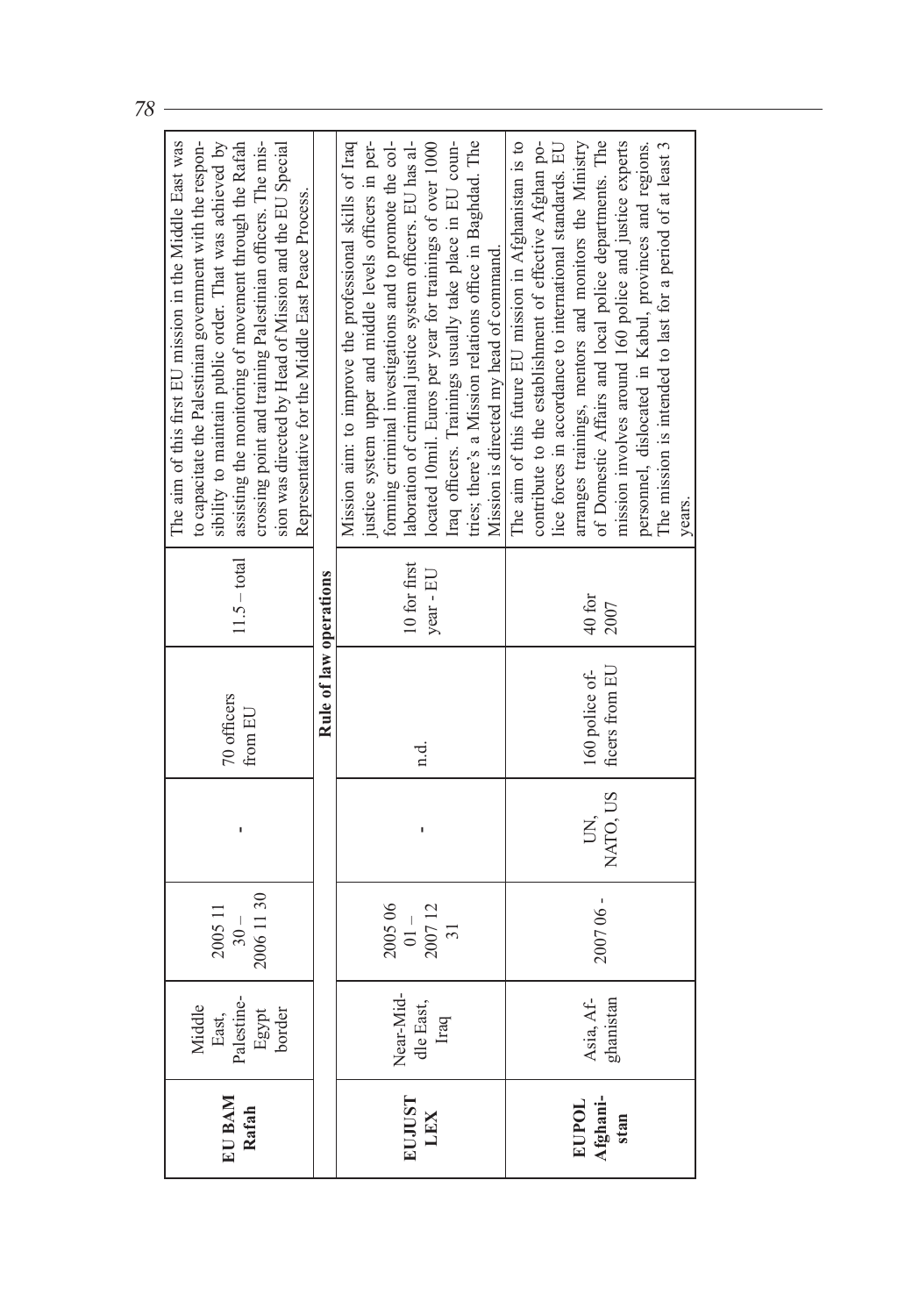|                        |                                                    |          |                        | Future operations      |                 |                                                                                                                                                                                                                                                                                                                                                                                                                                                                                                                                                                                                                                                                                                                                                         |
|------------------------|----------------------------------------------------|----------|------------------------|------------------------|-----------------|---------------------------------------------------------------------------------------------------------------------------------------------------------------------------------------------------------------------------------------------------------------------------------------------------------------------------------------------------------------------------------------------------------------------------------------------------------------------------------------------------------------------------------------------------------------------------------------------------------------------------------------------------------------------------------------------------------------------------------------------------------|
| EUPT<br>KOSOVO         | Balkans,<br>Kosovo                                 | $2008 -$ | n.d.                   | ~1000                  | d.              | agement operation in the field of rule of law. A total of<br>around 40 people are involved in planning a mission in<br>NATO is still responsible for peace keeping in Kosovo,<br>although EU is providing continuous support. Few years<br>May 2006, contemplating a possible EU crisis man-<br>Kosovo that could necessitate around 2000 personnel.<br>consists of Head of EUPT Kosovo, Police, Justice and<br>ago NATO claimed that the circumstances for EU to take<br>EU Planning Team has been operating in Kosovo since<br>Such an operation will be launched when the final sta-<br>over the responsibility are still inadequate <sup>1</sup> . Despite that,<br>tus of Kosovo will be declared. Mission Planning Team<br>Administration groups. |
| EUFOR<br>ICHAD/<br>RCA | Africa,<br>Chad /<br>Central<br>African<br>African | 2008-    | UN, Afri-<br>can Union | Up to 4000<br>officers | $\sim 100$ - EU | African Republic (CAR) located troops there would be to<br>tens of thousands of Sudanese refugees are starving in<br>camps. At the same time the Mission should provide cov-<br>The task of in eastern Chad and in the north of the Central<br>ensure a safe and secure environment in the area where<br>er for the planned Darfur military intervention by the UN<br>and the African Union. A police force under the UN flag<br>French troops will account for slightly over half of whole<br>would be responsible for maintaining order in the camps.<br>EU contingent                                                                                                                                                                                |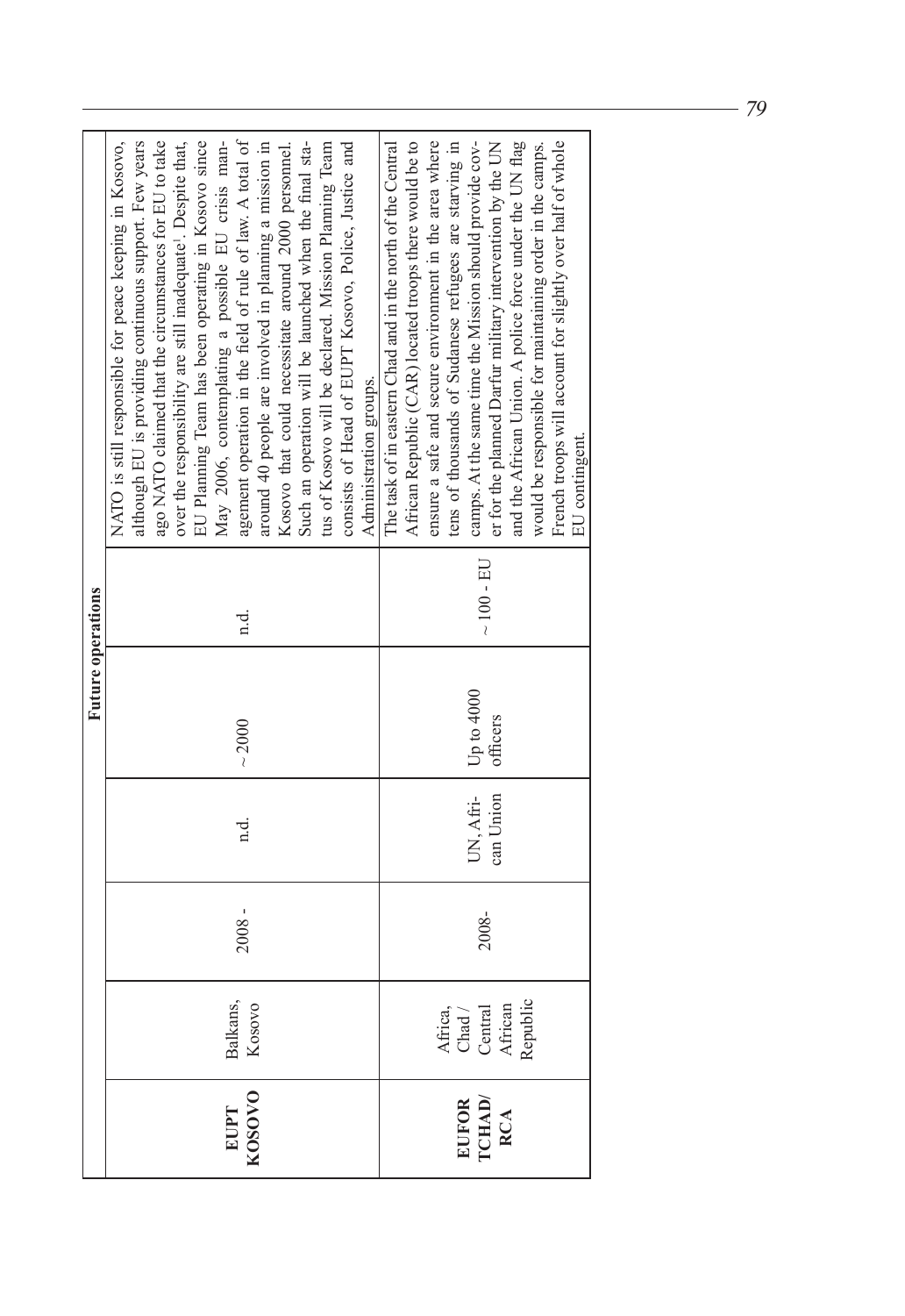# 3. EU choice – Autonomous Civilian and Common Military Operations

### **3.1. EU Motives to Develop Civilian Instruments for Crises Management**

As it can be seen from the data provided above, 17 operations have been initiated within an ESDP framework: 4 of them were of a military nature, 3 were military-civilian, and the other ones were civilian. At the end of 2007 the EU rule of law and police mission in Kosovo (biggest civilian mission ever implemented by the EU) and military operation in Chad/CAR were being planned. Solana has mentioned the possibility to launch a crisis management operation in the regions of "frozen conflicts" in South Caucasus. Presumably, the needs of the region and the EU's prospects to commence new operations there have been analysed by the Solana's office. In parallel, capacities to lead crisis management operations have been strengthened as well: a post of a Civilian Operations Commander has been introduced; and plans to establish headquarters for civilian operations have been developed. In this context the EU theoretically has developed all instruments required for crisis management operations and enshrined a more or less clear scheme for the planning and implementation of (decision making in) crisis management operations (see figure 1). There were no fundamental problems with the financing of civilian missions, which have been normally funded through the EU CFSP budget (separate CFSP budget line provides for EUR 340 million to be assigned by 2013) or by the European Development Fund (EU operations in Africa and the Caribbean countries). Some funds may be assigned by the Member States on the *ad hoc* basis as well. Therefore some authors argue that in the environment of the increased need for the instruments of civil response there is no other organisation that would be capable of such an effective simultaneous performance of crisis prevention, stoppage of the commenced armed conflicts and stabilisation of post-conflict  $situations<sup>11</sup>$ .

<sup>11</sup> Cerny P.G, "The new security dilemma: divisibility, defection and disorder in the global era". *Review of international Studies*, 4, 2000, p. 623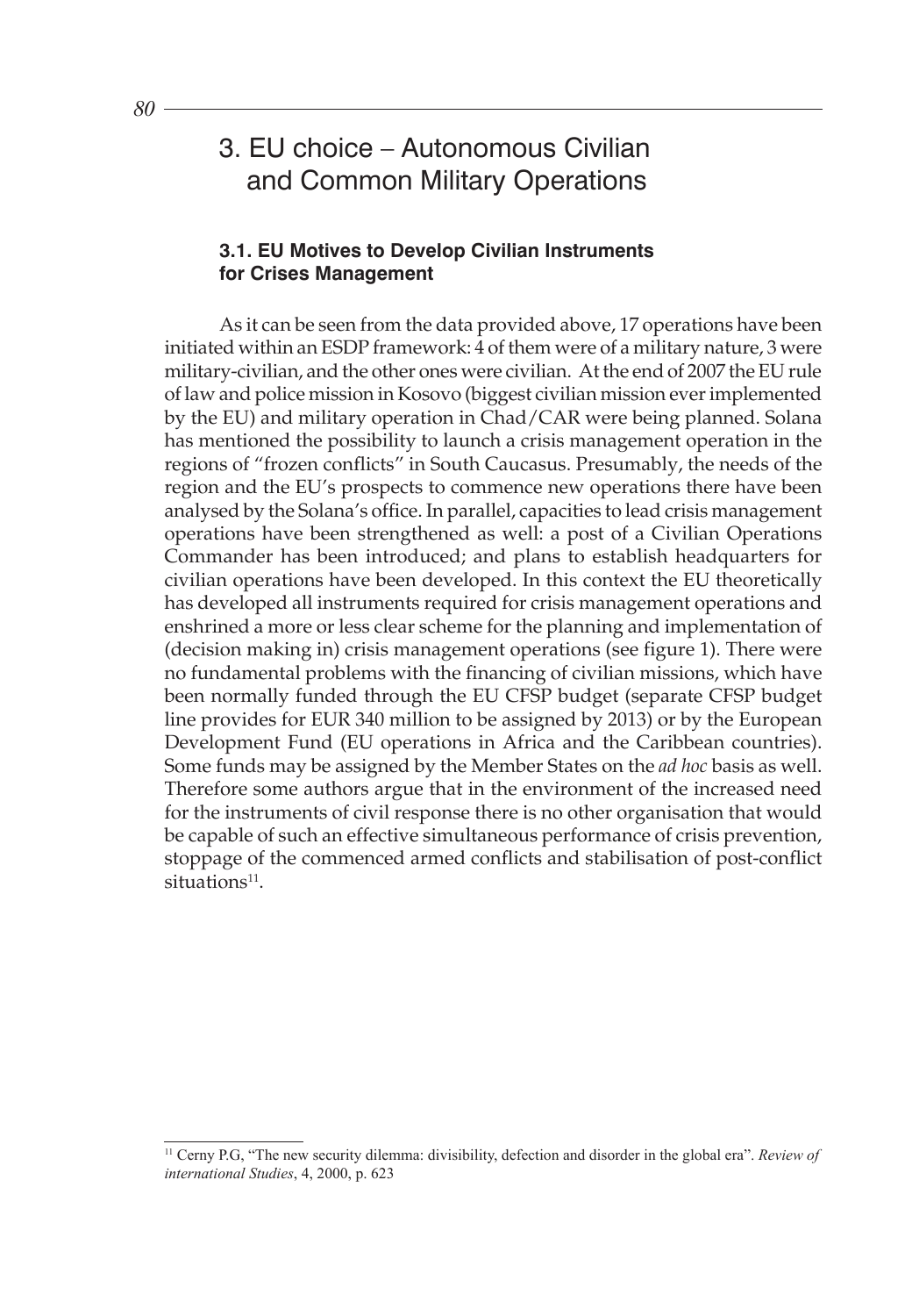

Figure 1. Decision making proces in EU crises managment<sup>12</sup>

Whereas the identification of common EU priorities, as well as the creation of appropriate instruments in the military sphere are not so smooth. In military operations initiative usually belongs not to the supranational EU institutions, but to other subjects of international relations (UN, NATO, African Union), or simply to EU member states. None of EU regional policies could be entitled as coherent, so therefore the use of military instruments usually has only the short term goal in which to stabilize the situation. In other words, it is extremely difficult to identify "common" crises management priorities, which could determine "commitments" of the whole EU regarding one specific region. The results of a lack of a common approach are most obvious then talking about the harmonization of decision making procedures in three EU pillars and the financing of EU military operations:

- In essence member states do not propose any ways for how to coordinate the EU initiatives in the first and second pillars. There is almost nothing done in order to see that more responsibilities are assumed by the EC or more discretion given to coordinate the relations between the EU and other entities engaged in operations is given to EU Special Representatives;
- The funding of military operations is too complicated and not sufficient<sup>13</sup>. The most common principle is that that any country that contributes troops is obliged to pick up all the costs<sup>14</sup>. In case of *CONCORDIA* and *ARTEMIS*, *ad hoc* mechanisms were built to cover common operational costs in order to minimise the costs of the countries directly involved in the operations. After doubts regarding which costs should be attributed to common costs and which to individual ones emerged, the ATHENA mechanism was created for the funding

<sup>12</sup> Source: Nowak A., "Civilian crisis management: the EU way" *Chaillot Papers* 90, 2006, http://www. iss.europa.eu/chaillot/chai90.pdf, 19 08 2007.

<sup>&</sup>lt;sup>13</sup> According to Article 28 of the Treaty of the European Union, funding of EU crisis management operations depends on the nature of operations, i.e. is it civilian or military.

<sup>&</sup>lt;sup>14</sup> The so-called "costs lie where they fall" principle.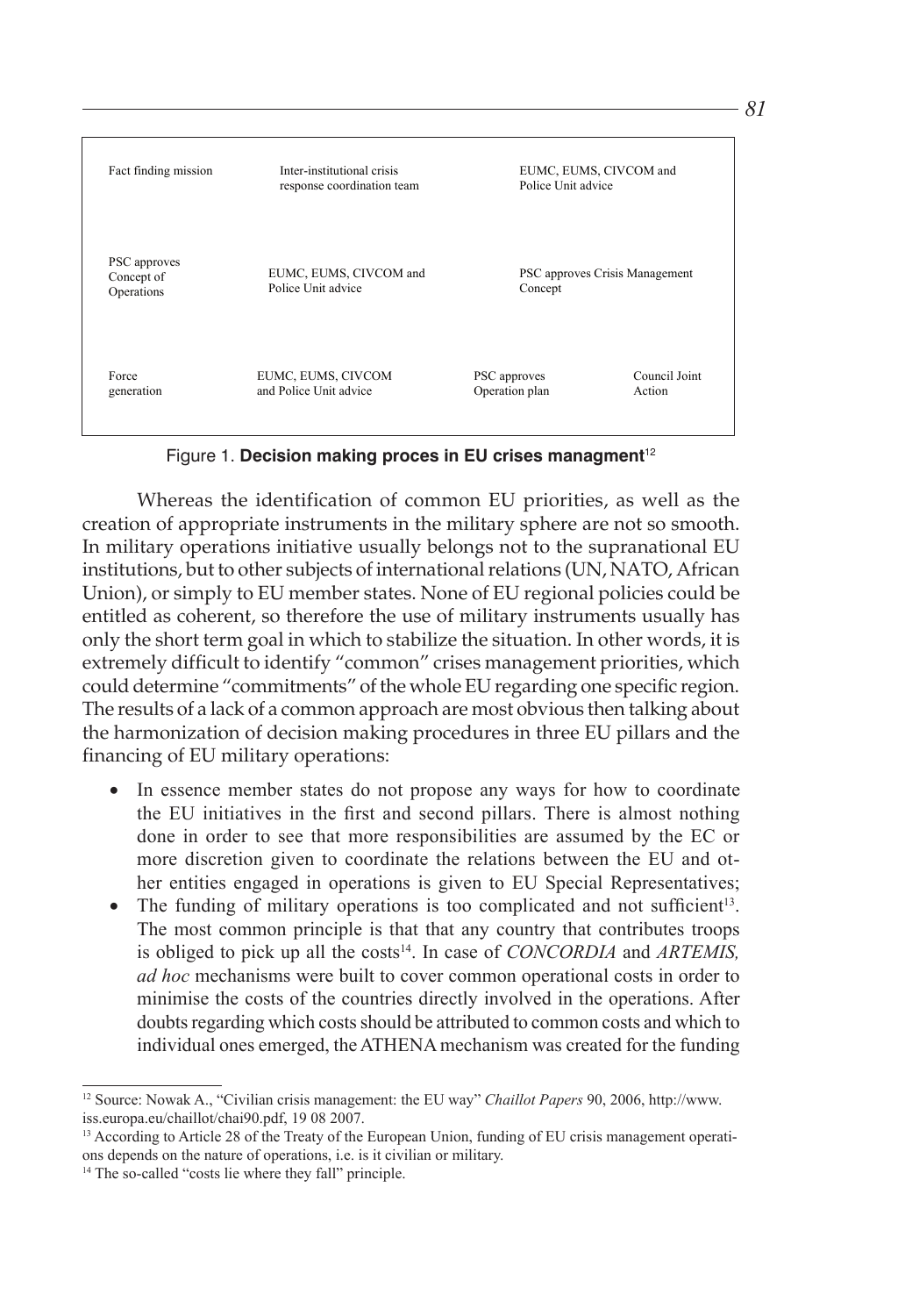of subsequent EU military operations. This mechanism provides for allocation of common and individual costs among the Member State according to a gross domestic product scale<sup>15</sup>. In addition, some defence-related authorities (e.g., European Defence Agency, European Institute for Security Studies, European Union Satellite Centre) have their own budgets available for supporting some ESDP initiatives. Some ESDP projects are co-financed by international organisations or private companies together with the EU and the Member States. Such an abundance of mechanisms and procedures sometimes gives rise to long disputes, as to the application thereof. In its turn, this has negative effects on the commencement of operations and is the reason of low effectively thereof.

There are several explanations as to why the EU, seeking for the recognition on international stage, tends to develop civilian rather than military crises management instruments. Some say that open declared values, such as dialogue building, respect to different interests, interregionality, pluralism, democracy, social justice, multilateralism, respect to the international law are still relevant for the EU<sup>16</sup>. This argument is well illustrated by the Force Catalogue 2006: except for 'separation of parties by force', all *illustrative scenarios* of the use of EU capabilities would require military-civil or merely civil intervention. Other civilian crises management instruments development related arguments may be summarized as following:

- Shortcomings in the field of EU civil crisis management are much less important than institutional and organisational problems in the implementation of military operations:
	- o The EU has established rapidly deployable civil crisis management capabilities (IPU, FPU, CRTs<sup>17</sup>);
	- o Decision making and mobilisation of resources for civilian operations are quite expeditious (as proved by EU-led mission *Artemis, AMM, EUBAM Rafah*);
	- o Experts from the Member States participating in civil crisis management operations are probably the best qualified in this area;

<sup>&</sup>lt;sup>15</sup> It seems that application of this mechanism will be extended: on February 2007, the European Council resolved to extend the scope of application of this mechanism by covering such fields as maintenance of the EU operational headquarters staff at the place of dislocation, data acquisition, acquisition of incidental means, security of static forces, etc.

Bendiek A., Whitney-Steele H., "Financing of EU's CFSP. Solving the Conundrum". SWP Comments 2006. http://www.swp-berlin.org/en/common/get\_document.php?id=1726, 12 10 2007

<sup>16</sup> On the other hand, according to Robert Kagan, this choice is not coincidental: it is the natural choice of the weak and is opposite to American "real world" of Thomas Hobbes. According to Kagan, emphasising EU normative power does not contradict arguments as to the "weakness" of military power that determines the EU strategy – civil power is the only instrument available for weaker Europe.

Hettne B., Soderbaum F., "Civilian power or soft imperialism? The EU as a global actor and the role of interregionalism". *European foreign affairs review* 10 (4), 2005, p. 538.

<sup>17</sup> IPU (Integrated Police Units) and FPU (Formed Police Units) – rapidly (up to 30 days) deployable police forces capable of performing police functions of whatsoever types. CRTs (Civilian Response Teams) – pre-identified and trained experts, deployable in 5 days, assigned to data collection or similar missions.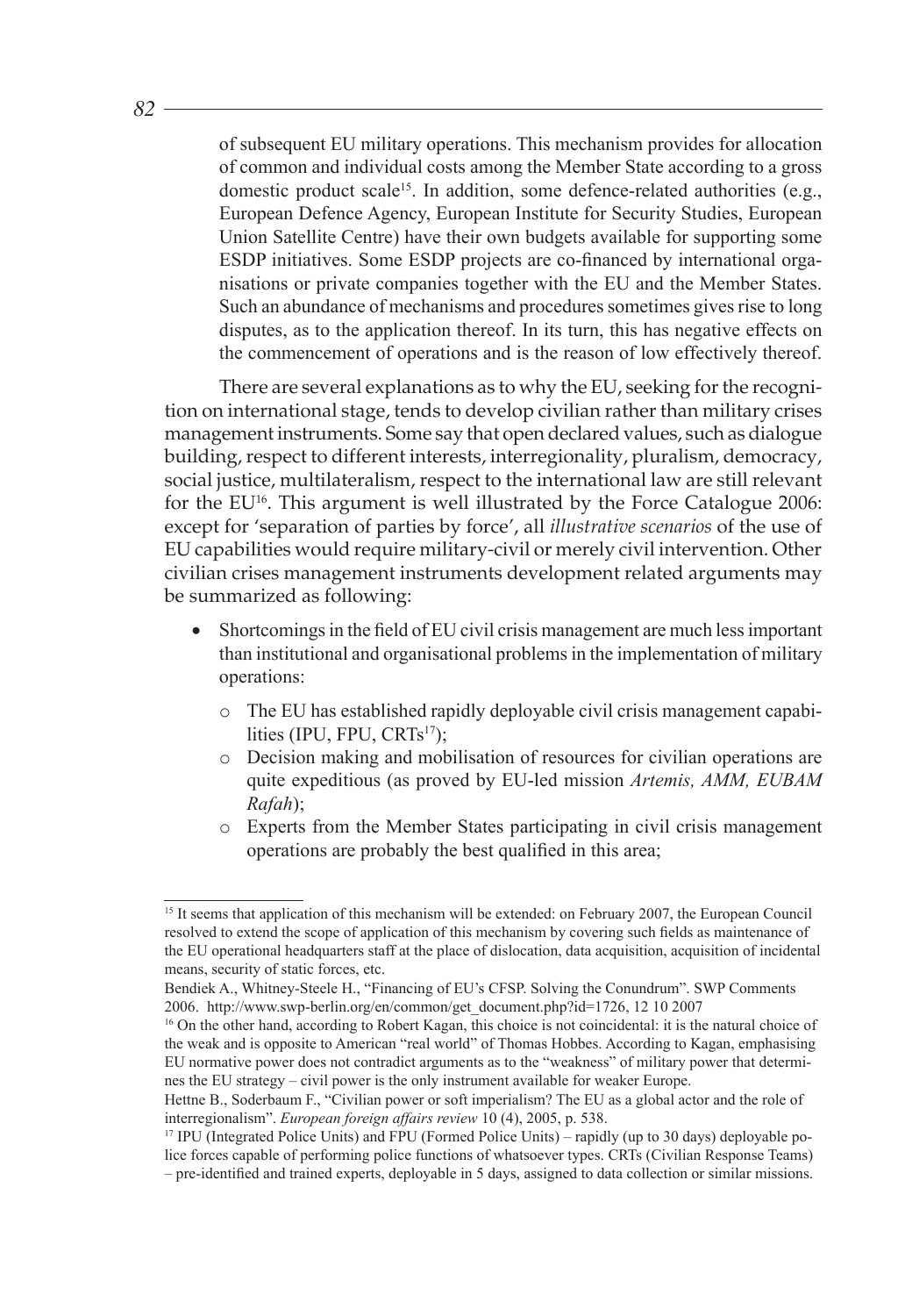- The development of military instruments in an ESDP framework may constitute duplication and weakening of NATO, the primary instrument for the implementation of USA interests in the European security system. According to Hans Christian Hagman, that's why the USA prefers the support to the EU's development civilian instruments rather than military ones (NATO planners shared in the drafting of the mentioned *illustrative scenarios* for EU crisis management operations). Therefore, most of the USA's allies in Europe support the development of the ESDP's civilian dimension and thus define the nature of the operations;
- The EU avoids launching such operations, which success is not guaranteed and failure of EU-led military operations is much more probable than that of civilians. Therefore, the EU is not capable of autonomous acting in performance of military crisis management operations (logistic support from NATO is necessary). In addition, most Member States prefer military acts to be based on relevant UNSC resolutions;
- The Member States are not willing to increase funding assigned to the defence sector. Therefore, the EU cannot afford (or avoids) engagement in expensive, high-intensity operations.

### **3.2. EU Cooperation with NATO, the UN and the African Union in the Field of Military Crises Management**

In the field of military crises management, the EU in most cases has tended to adjoin other organisations already operating in this area. The EU would assume responsibility either by replacing these organisations on the scene of crisis or by adding to their activities. Partners – both national and international organisations – have been invited to join nearly all missions and operations initiated by the EU itself<sup>18</sup>. The EU is not yet ready to act autonomously in "highintensity" operations, and this is determined by shortcomings in operation planning, managing, monitoring and implementation components. In its turn, this determines active cooperation of the EU with the NATO, UN, AU (African Union) and other entities of international relations in the implementation of military crisis management operations.

### 3.2.1. EU-NATO Cooperation

The first agreements (the so-called *Berlin agreements*) on the USA-European cooperation in European autonomy-building in the field of crisis management were signed in 1994-1996, when it became clear that the USA is shifting their attention from Europe and its neighbouring countries to Asia.

<sup>&</sup>lt;sup>18</sup> There have been very few operations carried out by the EU independently, and these operations involved up to 100 officers.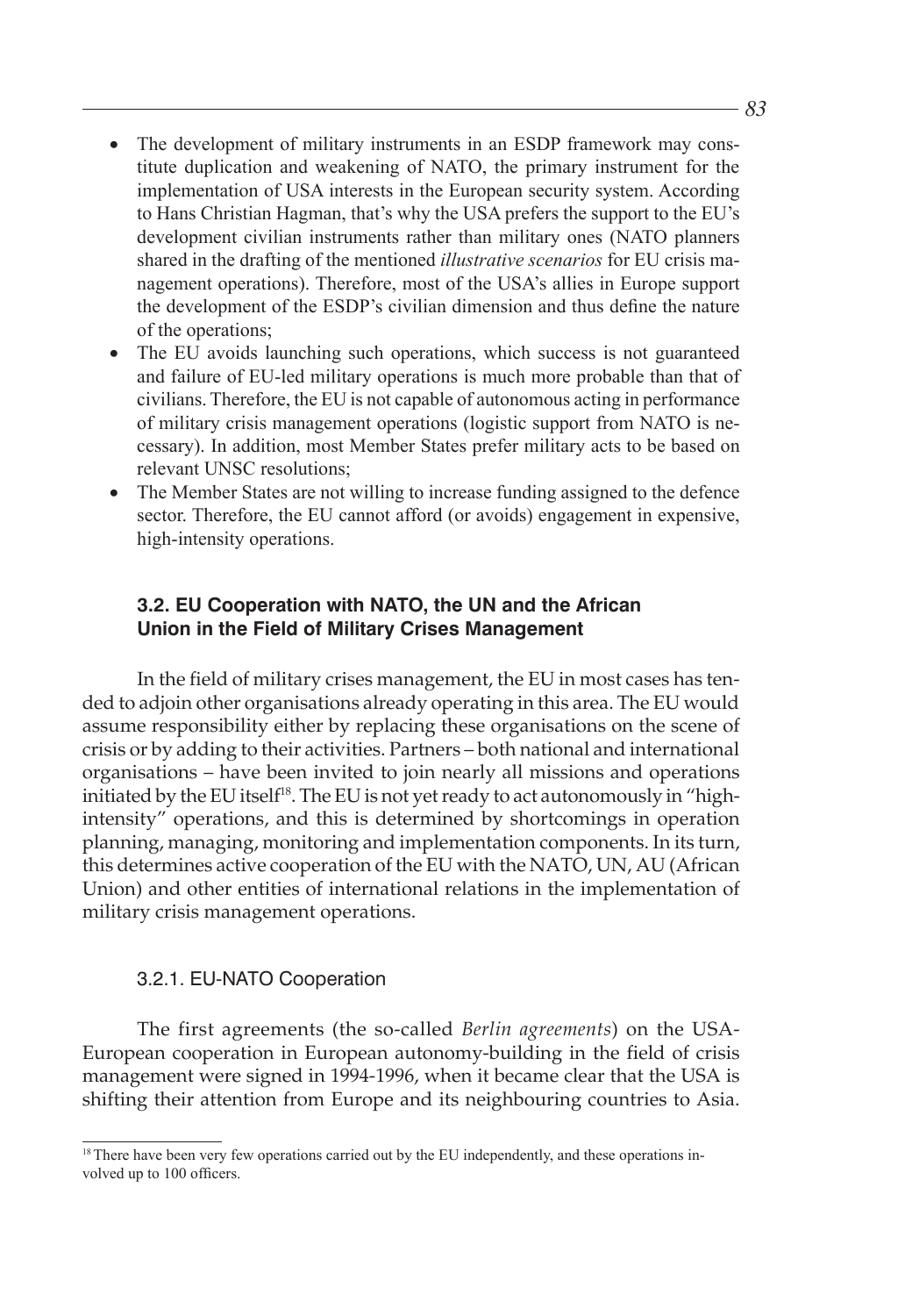Yet, conceptualisation of EU crisis planning, implementation and management operations independently from the NATO and fundamental review of EU-NATO relations took place as late as in 1998-2003. First EU-NATO agreements were signed in Washington in 1999, but in 2002 it started getting evident that autonomy in decision making and repute of both organisations are of no less importance for them than the technical nature of this cooperation. Durring March 2003, the then NATO Secretary-General Lord George Robertson and the EU security policy chief Javier Solana signed agreements (also known as *"Berlin plus"* agreements) which defined NATO and EU relations more particularly. Though reiterating some details of the 1996 agreements (for example, that the EU is free to use NATO planning and management resources for crisis management operations), these agreements provided the EU with access to NATO intelligence information.

Nonetheless, *"Berlin plus"* agreements do not constitute official and binding agreements between two institutions and are based on a non-binding EU-NATO declaration which is not an international treaty, either. Accordingly, in order to enable the EU to use NATO resources, *"Berlin plus"* must be elaborated on by other supplementary agreements. They might be blocked up by some NATO, but not EU, members (for example, Turkey) due to the peculiarities of the national policy (such as relations with Cyprus and Malta). In other words, the availability of NATO resources for the EU depends on a particular case, as the NATO is not unconditionally obligated under "*Berlin plus"* to let use its resources or, even more so, to transfer some particular capacities. In addition, NATO as an organisation does not dispose of a lot of such resources, and *"Berlin plus"* agreements do not give the EU the opportunity to use US resources. After the signing of the agreements in 2003 it even became unclear whether NATO still exercises the right of first refusal: according to some EU countries, a decision as to the engagement is taken not by an organisation, but by the Members States<sup>19</sup>, so it is for the Member States, not NATO, to decide which organisation shall take part in one or another operation (unilateral decision of the Member States is required in any case). Therefore, the EU-NATO cooperation under "*Berlin plus"* agreements is not as clear as it may look like.

It is obvious that "*Berlin plus"* agreements will be effective as much as EU and NATO countries will be interested in the implementation thereof. In the summer of 2003 both organisations agreed on a "concerted approach" to the West Balkans and the EU took over NATO-led operations in Bosnia and Macedonia. It's worth noting, however, that neither *CONCORDIA* in Macedonia nor *EUFOR ALTHEA* in Bosnia and Herzegovina are such the type of operations that might be expected bearing in mind EU ambitions and the sense of the above-mentioned agreements<sup>20</sup>. The point is that NATO has stayed on in both countries: about 300 military men led by a US commander are foreseen in NATO reserves in case the situation in Bosnia suddenly gets complicated.

<sup>&</sup>lt;sup>19</sup> Touzovskaia N., "EU-NATO relations". *European security* 15 (3), 2006, p. 242.

 $20$  Truth to say that CONCORDIA was commenced prior to signing "Berlin plus" agreements.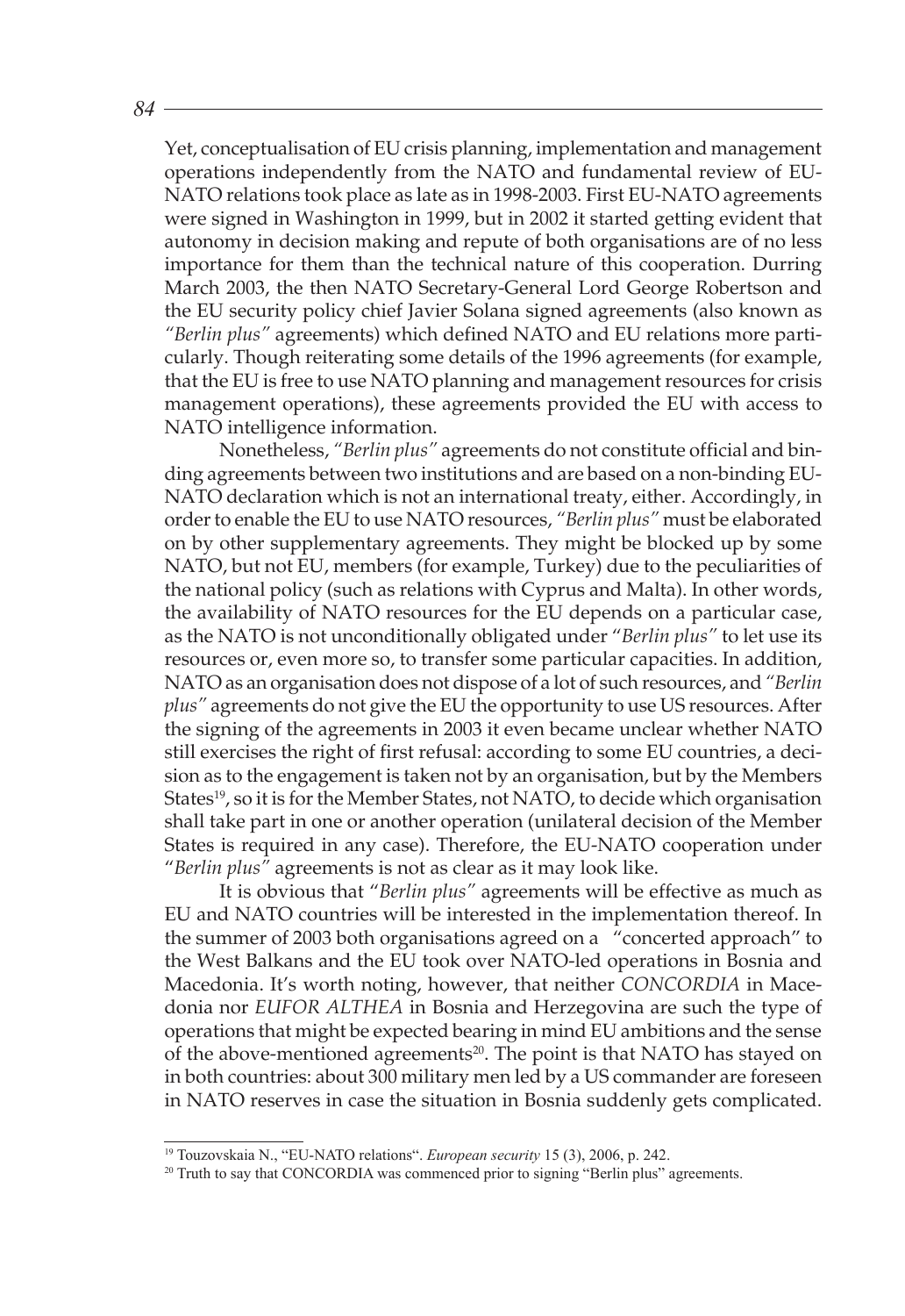NATO has also retained a headquarters staff in Sarajevo, which, truth to say, is mainly engaged in activities related to NATO PfP programme and support in the field of defence reforms. *EUFOR ALTHEA* operation was planned at NATO command post. The EU operational headquarters staff, are located here too. The operation is led from NATO Allied Joint Force Command Naples. NATO's Deputy Supreme Allied Commander is also a EUFOR Operational Commander. Therefore, one cannot say that NATO has withdrawn from the mentioned states and the Alliance has been replaced with the EU, which is only using some NATO capabilities. On the other hand, the political control of the operation is vested upon the EU which defines their strategic guidelines of the operation and retains autonomy in decision making in this area.

Accordingly, the EU and NATO cooperation may be seen in two lights. On the one hand, both organisations cooperate in the implementation of allied operation within and outside Europe (for example, EU/NATO headquarters has been established in Addis Ababa where, according to diplomats, NATO-EU cooperation is very tight). In cooperation with NATO, the EU significantly contributed to the creation of security and stability in Macedonia and proved being able to alter the nature of its intervention subject to the needs of the host country. On the other hand, despite such cooperation, the mentioned two organisations have not managed to settle the sorest problems (the situation in Darfur has been getting worse over the latter years despite joint NATO-EU activities in the region) or, at least, to agree on the quantity and quality of forces needed for the regulation of the conflict. In addition, irrespective of political declarations, the EU and NATO have been ineffectively duplicating each other's capabilities and even competing in political area. This was also stressed by NATO Secretary General Jaap de Hoop Scheffer with regard to the necessity of closer cooperation between NATO and the EU "we are working past each other. It means that we are duplicating each other's efforts. And that we are wasting taxpayers' money"<sup>21</sup>.

### 3.2.2. EU-UN Cooperation

The EU launches military operations only subject to the UN's approval or after adoption of a relevant resolution by the UNSC, even if such resolution is not necessarily required by the nature of the operation. The EU and the UN cooperation in joint crisis management operations is no less important. For example, the essence of operation *ARTEMIS,* an EU-led mission in Congo from June - September 2003, consisted in the support to *MONUC,* a United Nations mission in the Democratic Republic of Congo. In order to secure peace and prevent humanitarian catastrophe, the EU (mainly France) sent 1,500 military men in 2003 to contribute functionally to *MONUC* forces. This first EU-led

<sup>&</sup>lt;sup>21</sup> "EU Civilian – Military Supporting Action to the AMIS II Mission in Darfur", 2004, Media Briefing of the Council of the European Union. http://ue.eu.int/Newsroom. 08 25 2007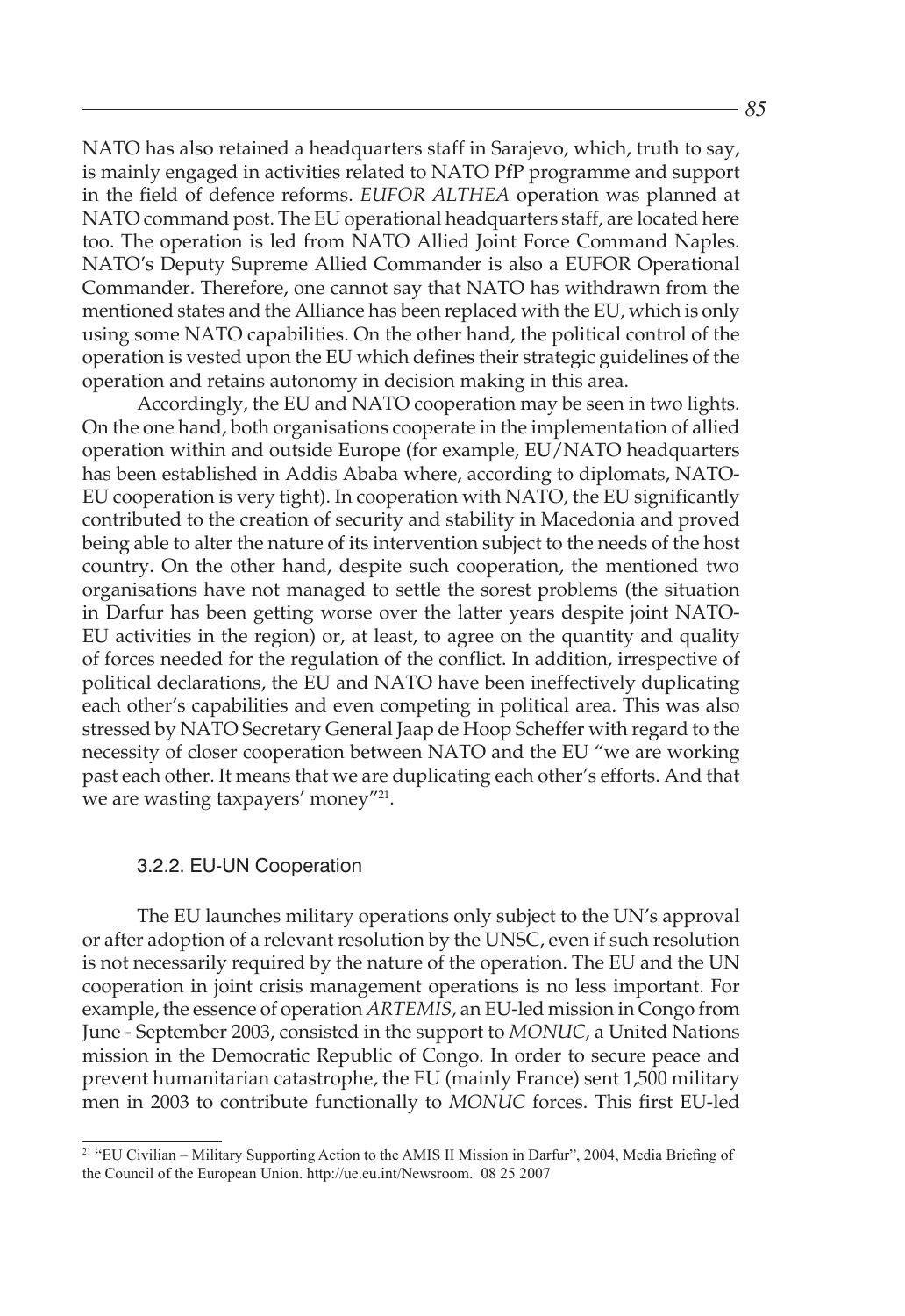initiative in Africa was important in terms of both crisis management and prevention: after the withdrawal of Uganda military troops, there appeared a "security vacuum" in the region and mass disturbances started in the Ituri region of Congo. The UN mission was incapable of suppressing them, while EU forces created conditions for refugees to come back to Bunia and provided them with shelter until *MONUC* forces were back in the town. Though the mandate of operation *EUFOR RD Congo* in 2006 was different, the mission also aimed at supporting *MONUC* during parliamentary and presidential elections. Engagement in this operation transformed the reputation of the EU as an international actor incompetent neither to agree nor to carry out complicated crisis management operations. Moreover, the EU support and experience helped the UN Organisation to rearrange *MONUC* by extending the operation geographically and granting it mandates to employ military force when necessary. In addition, this significantly reinforced the image of the EU as a effective crisis management actor. It is also important that the successful course and finale of the operation *ARTEMIS* (for which neither the EU nor the UN used any logistic support from NATO) served as a basis for the development of the EU Battle Groups Concept: security policy in *HEADLINE GOAL 2010* sets forth that Battle Groups will be formed from 1,500 soldiers, their training period will be 10 days and these single sets will be available for the implementation of fast UN intervention responses. Finally, successful EU-UN cooperation in Africa demonstrated what "effective multilateralism" is. This term was thereafter used in the European Security Strategy. To summarise, we can say that cooperation with the UN is important to the EU for the following reasons: a) the need to legitimate operations in the eyes of international community; b) striving to extend the geography of EU operations territories far away from Europe (formation of the identity of a global actor) c) aspiration to demonstrate that despite of resource generation difficulties the EU is capable of performing successful operations without NATO support.

#### 3.2.3. EU–AU Cooperation

In Sudan, the African Union peace agreement monitoring mission *Amis II* was taken over by the EU by establishing there components of military and civilian operations. This operation differed from other EU-led military intervention operations in that it was aimed at support to the African Union, i.e., training it how to plan and implement crisis management operations. The EU provided the African Union with financial and other resources by training military supervisors and offering strategic transport. In other words, the subject matter of the operation was not the support to a particular country to solidify peace and security thereat, but support to another international organization engaged with such mission. That's how the EU attempted to create a new crisis management precedent where support is being rendered to a regional organisation operating in its "own territory", subject to recognising UN's supremacy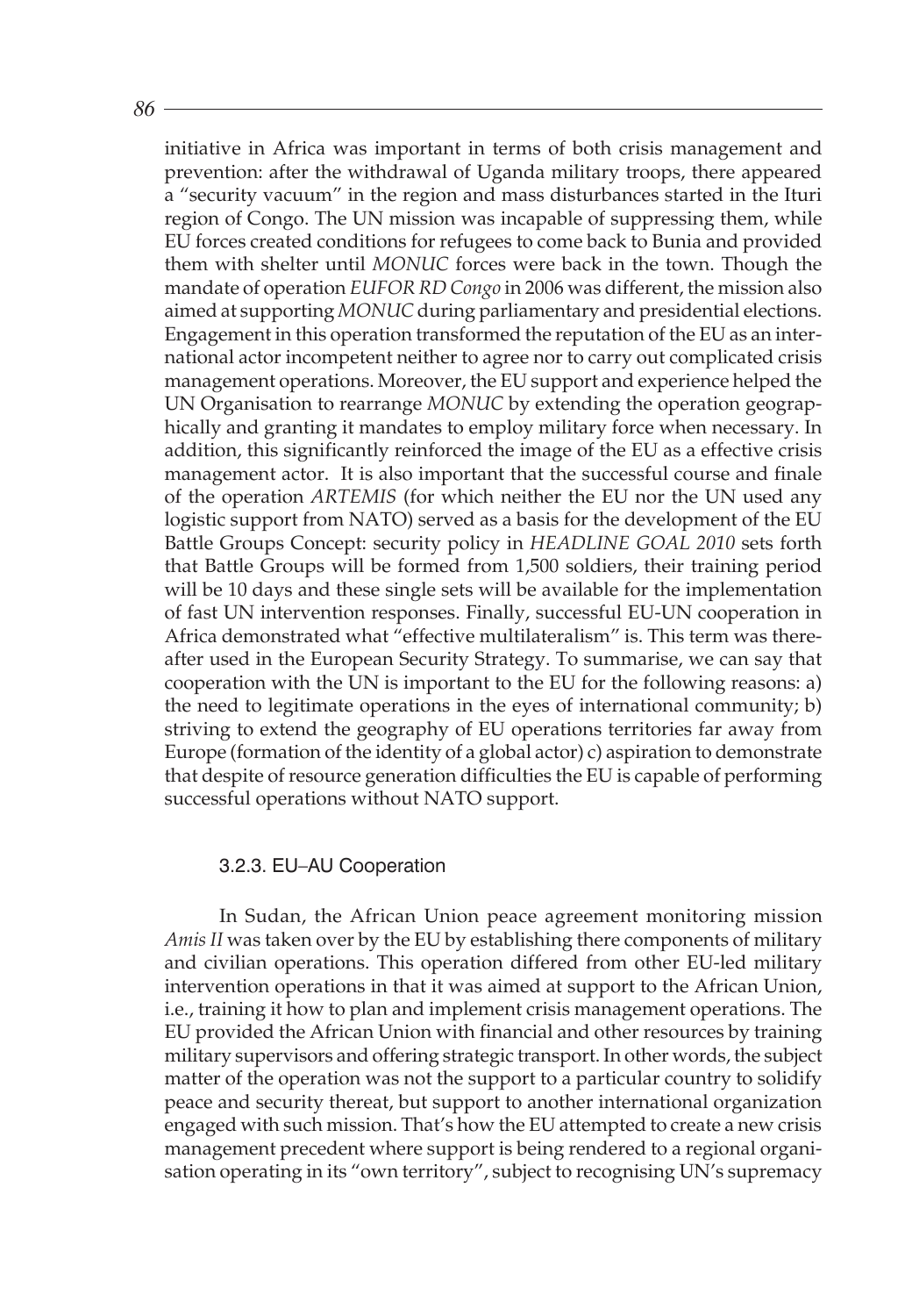in decision making as to the involvement in the operation and leaderships (the African Union acted in Sudan in accordance with UNSC resolution).

The EU's involvement in *Amis II* proved the above-mentioned EU's disposition to seek for autonomy from NATO and act in close cooperation with the UN Organisation. Even if it wanted to, the EU was unable to launch the operation in Sudan autonomously due to the shortage of capabilities and lack of preparation. Being engaged with complicated operations in Iraq and Afghanistan, after a painful experience in Africa, the USA did not even consider a possibility to get engaged in peace building in Sudan. Possibilities to implement the operation using joint EU and NATO leadership and planning capabilities were considered and eventually rejected by NATO and EU military committees. Many NATO and EU members have been trying to decide for a long time, which organisation to support: the UK, Italy and the Netherlands decided to offer strategic transport capabilities to NATO, while Greece, Germany and France preferred not going outside the EU boundaries. NATO and EU officers have been discussing the issue on the support to the African Union more than a month in Brussels. One more month passed before they reached an agreement as to the coordination of actions by the organisations. And even after all decisions were made, implementation thereof was delayed again, as France did not agree to act in a NATO framework and provide with strategic air transport capabilities through SHAPE structures.

EU-AU cooperation in crisis management operations in Africa is not a coincidence. One should remember that the Action Plan on the ESDP support to the fortification of peace and security in Africa was developed by the European Council as early as in 2004, i.e., right after active development of the ESDP itself was commenced. One of the most effective CFSP instruments – the appointment of an EU Special Representative – was also first tried by the EU in the African Great Lakes Region as early as in 1996. In other words, the EU Special Representative has been taking care of peacekeeping and peacebuilding in Africa for more than 10 years by making political declarations and initiating, on behalf of the EU, political pressure on the defaulting parties to the conflict. These actions were not enough to stop conflict rising in Rwanda and Burundi, but in Congo actions of the EU Special Representative were quite effective in preventing political crises (usually constituting a precondition for armed conflicts).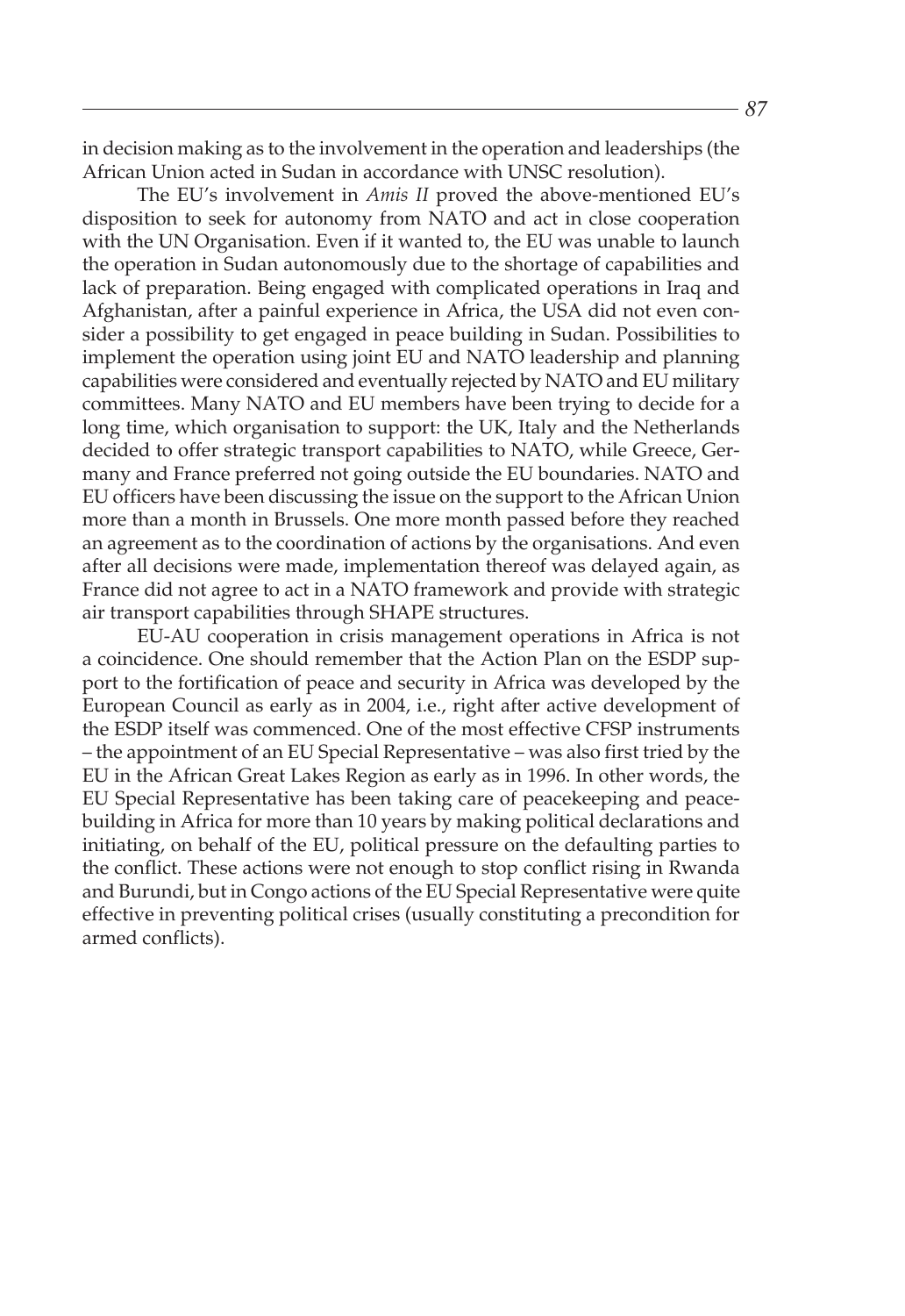# **Conclusions**

There are no obligatory conditions or rules set as to when and how the EU should engage in or initiate crisis management operations or missions. There neither is any clearly defined system of assigning capabilities for EU operations. Except for assigning forces to EU Battle Groups, the Member States are free to decide how many capabilities they shall assign subject to available resources. Despite this, ESDP operations should not be undervalued. The first crisis management operations were launched as late as in 2003 and may be still qualified as preparations for the further development of the ESDP. However, results of such operations are quite palpable.

After a few years from the creation of the EU Common Security Policy and commencement of crisis management operations, one trend is clearly identifiable: the EU mainly focuses on civil or civil-military crisis management instruments. This is determined by the structural organisation of the EU and approach of the Member States towards crisis management: as early as in 2004, at the Civilian Capability Commitment Conference, EU Member States volunteered 5,761 police personnel, 631 rule of law experts, 562 civilian administration experts, and 4,988 individuals for civil protection functions. However, operational availability of Battle Groups was reported as late as in the beginning of 2007. In addition, after all EU-launched initiatives in 2005, one can boldly say that Africa is in the focus of EU crisis management operations: European countries not only deploy the biggest peace building forces in this continent, but also are the major donors and trade partners of Africa. Finally, the review of the preconditions of operations, and the operations themselves, implemented by the EU in 2006-2007 lead to the following conclusions:

- Though EU initiatives in the field of crisis management are not always effective, the EU is able to use of its experience in developing new response instruments to challenges. For example, the EU used full potential of its institutional organisation during its operations in Congo: to fortify democratisation in Congo in short-term and medium perspectives, civil and military crisis management instruments have been used, to achieve long-term goals humanitarian aid and development projects have been commenced, support to NGOs in the regions have been provided from the EC budget $^{22}$ .
- There is quite a large variety of instruments available for the EU in the field of security policy. EU operations in Africa have proved that combinations of EU initiatives in the first and second pillars enable not only more rapid training of officers required for a mission, but also using the principle of "carrots and sticks" in the most effective way: only when conflict prevention indicators were included in the Country Strategy Papers by the EC Directorate General

<sup>&</sup>lt;sup>22</sup> Martinelli M., "Helping Transition: the EU Police Mission in the Democratic Republic of Congo (EUPOL Kinshasa) in the Framework of EU Policies in the Great Lakes". *European Foreign Affairs Review* 11, 2006. p. 380.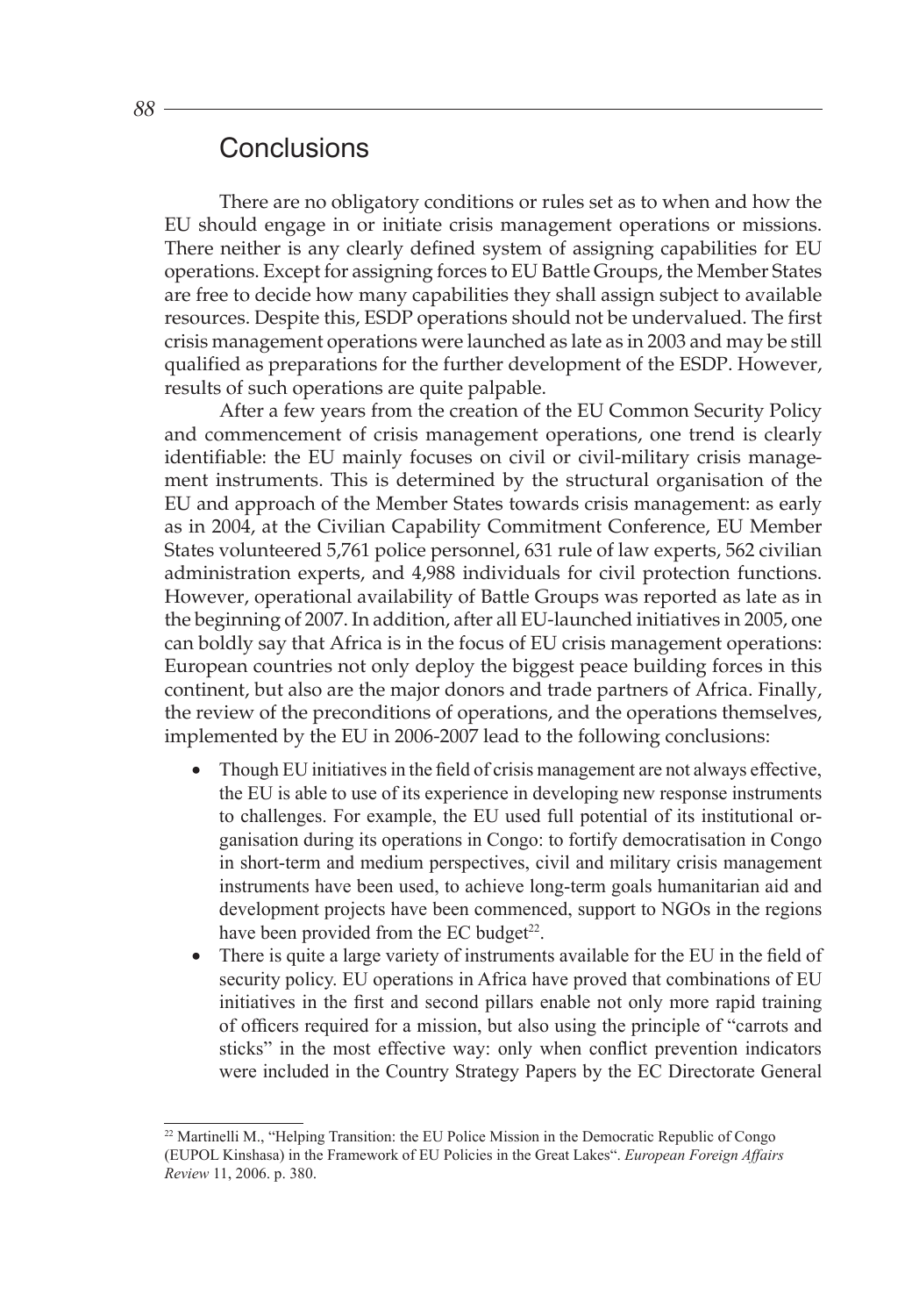for Development, African authorities understood that no financial support and humanitarian aid would be received unless they implement conflict prevention and reduction measures $^{23}$ ;

- The EU is capable of coordinating its activities with NATO and the UN. Experience in the Balkans and Congo shows that the EU is capable of implementing missions autonomously or in cooperation with other organisations; it may contribute to operations carried out by other organisations or take over mission leadership from other international organisations;
- It is necessary to create a simpler and more flexible mechanism for the funding of EU military operations (funding of civilian operations in this regard is comparatively effective). Some efforts to tackle problems in this area are already taken: debates are in progress for approving 1 per cent of all funds foreseen for EU external policy to finance ESDP initiative in future. This would amount to approximately EUR 5 billion between 2006 - 2013.
- EU faces some institutional and organisations difficulties in the implementation of crisis management operations. Experience shows that the EU should be able to commence the planned mission in shorter time: this is possible by entering into *ad hoc* international agreements with third parties willing to contribute and thus attracting additional financial resources;
- The EU should improve the cooperation between civil and military components of operations, both in case when military EU operations are replaced with civil ones (in Macedonia), and when military and civilian instruments are used in parallel (support to *AMIS II*). This would accelerate the commencement of the operations and contribute to the achievement of long-term objectives thereof.

# **Literature**

## **Documents**

1. "Development of European Military Capabilities: The Force Catalogue 2006." http:// consilium.europa.eu/uedocs/cmsUpload/MilitaryCapabilitiesFC06backgroundNov06\_ en.pdf, 12 09 2007

### Oficial statements, speeches, interview

- 1. "EU Civilian Military Supporting Action to the AMIS II Mission in Darfur", 2004, Media Briefing of the Council of the European Union. http://ue.eu.int/Newsroom. 08 25 2007
- 2. Solana J., "Speech by Javier Solana, EU High Representative for the Common Foreign and Security Policy. Graduation Ceremony ESDC High Level Training Course, Stockholm, 17 March 2006" http://ue.eu.int/ueDocs/cms\_Data/docs/pressdata/EN/discours/88870.pdf, 17 10 2007.

<sup>&</sup>lt;sup>23</sup> This Strategy is effective to a great extent due to that the European Union has been the major donor for African countries for a long time. In other words, in case of Europe's withdrawal from this continent, African states would be abandoned by the most important and probably the sole donor. The absence of alternatives is a highly important reason making African governments implement European requirements to be eligible for support.